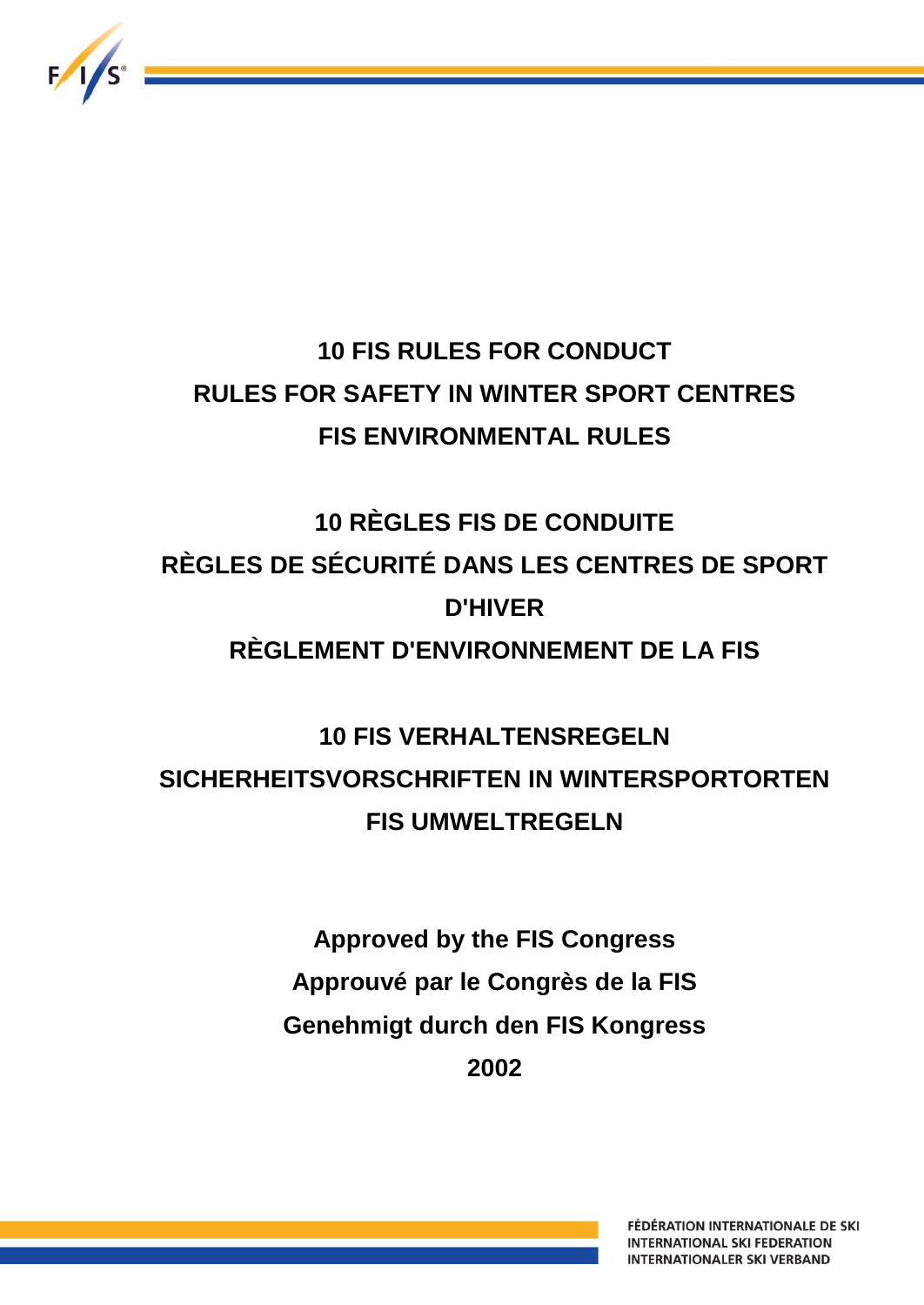

**I. Rules for the Conduct of Skiers and Snowboarders** (Wording 2002)

# **1. Respect for others**

A skier or snowboarder must behave in such a way that he does not endanger or prejudice others.

#### **2. Control of speed and skiing or snowboarding**

A skier or snowboarder must move in control. He must adapt his speed and manner of skiing or snowboarding to his personal ability and to the prevailing conditions of terrain, snow and weather as well as to the density of traffic.

#### **3. Choice of route**

A skier or snowboarder coming from behind must choose his route in such a way that he does not endanger skiers or snowboarders ahead.

#### **4. Overtaking**

A skier or snowboarder may overtake another skier or snowboarder above or below and to the right or to the left provided that he leaves enough space for the overtaken skier or snowboarder to make any voluntary or involuntary movement.

#### **5. Entering, starting and moving upwards**

A skier or snowboarder entering a marked run, starting again after stopping or moving upwards on the slopes must look up and down the slopes that he can do so without endangering himself or others.

#### **6. Stopping on the piste**

Unless absolutely necessary, a skier or snowboarder must avoid stopping on the piste in narrow places or where visibility is restricted. After a fall in such a place, a skier or snowboarder must move clear of the piste as soon as possible.

#### **7. Climbing and descending on foot**

A skier or snowboarder either climbing or descending on foot must keep to the side of the piste.

### **8. Respect for signs and markings**

A skier or snowboarder must respect all signs and markings.

#### **9. Assistance**

At accidents, every skier or snowboarder is duty bound to assist.

#### **10. Identification**

Every skier or snowboarder and witness, whether a responsible party or not, must exchange names and addresses following an accident.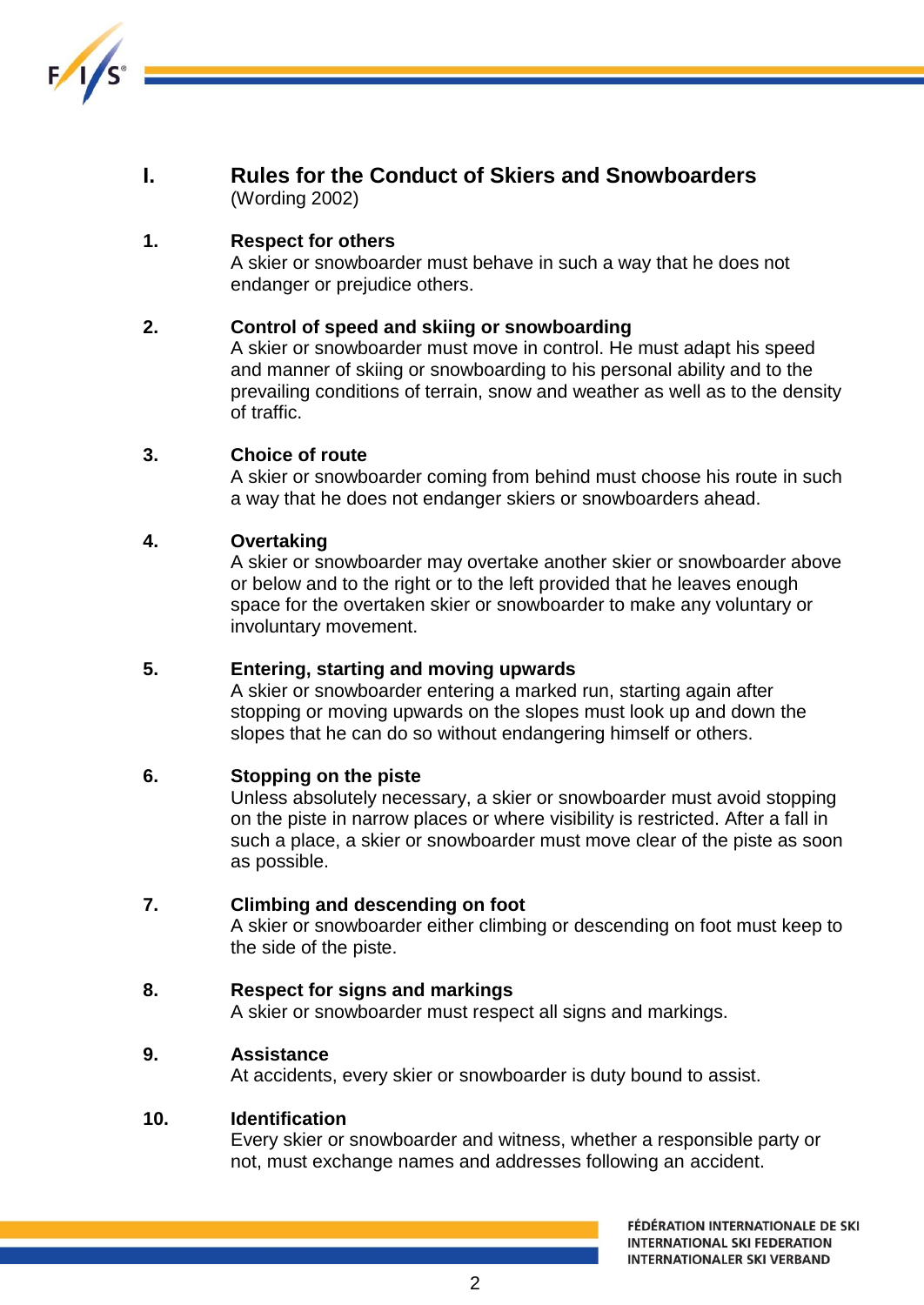

#### **General Comments on the FIS Rules**

(Wording 2002)

Skiing and Snowboarding like all sports entail risks.

The FIS Rules must be considered an ideal pattern of conduct for a responsible and careful skier or snowboarder and their purpose is to avoid accidents on the piste.

The FIS Rules apply to all skiers and snowboarders. The skier or snowboarder is obliged to be familiar with and to respect them.

If he fails to do so, his behaviour could expose him to civil and criminal liability in the event of an accident.

#### Rule 1

Skiers and snowboarders are responsible not only for their own behaviour but also for their defective equipment. This also applies to those using newly developed equipment.

#### Rule 2

Collisions usually happen because skiers or snowboarders are moving too fast, out of control or have failed to see others. A skier or snowboarder must be able to stop, turn and move within the ambit of his own vision.

In crowded areas or in places where visibility is reduced, skiers and snowboarders must move slowly especially at the edge of a steep slope, at the bottom of a piste and within areas surrounding skilifts.

#### Rule 3

Skiing and snowboarding are free activity sports, where everyone may move where and as they please, provided that they abide by these rules and adapt their skiing and snowboarding to their personal ability and to the prevailing conditions on the mountain.

The skier or snowboarder in front has priority. The skier or snowboarder moving behind another in the same direction must keep sufficient distance between himself and the other skier or snowboarder so as to leave the preceding skier or snowboarder enough space to make all his movements freely.

#### Rule 4

A skier or snowboarder who overtakes another is wholly responsible for completing that manoeuvre in such a way to cause no difficulty to the skier or snowboarder being overtaken. This responsibility rests with him until the overtaking manoeuvre has been completed. This rule applies even when overtaking a stationary skier or snowboarder.

#### Rule 5

Experience proves that joining a piste or starting again after stopping are the sources of accidents. It is absolutely essential that a skier or snowboarder finding himself in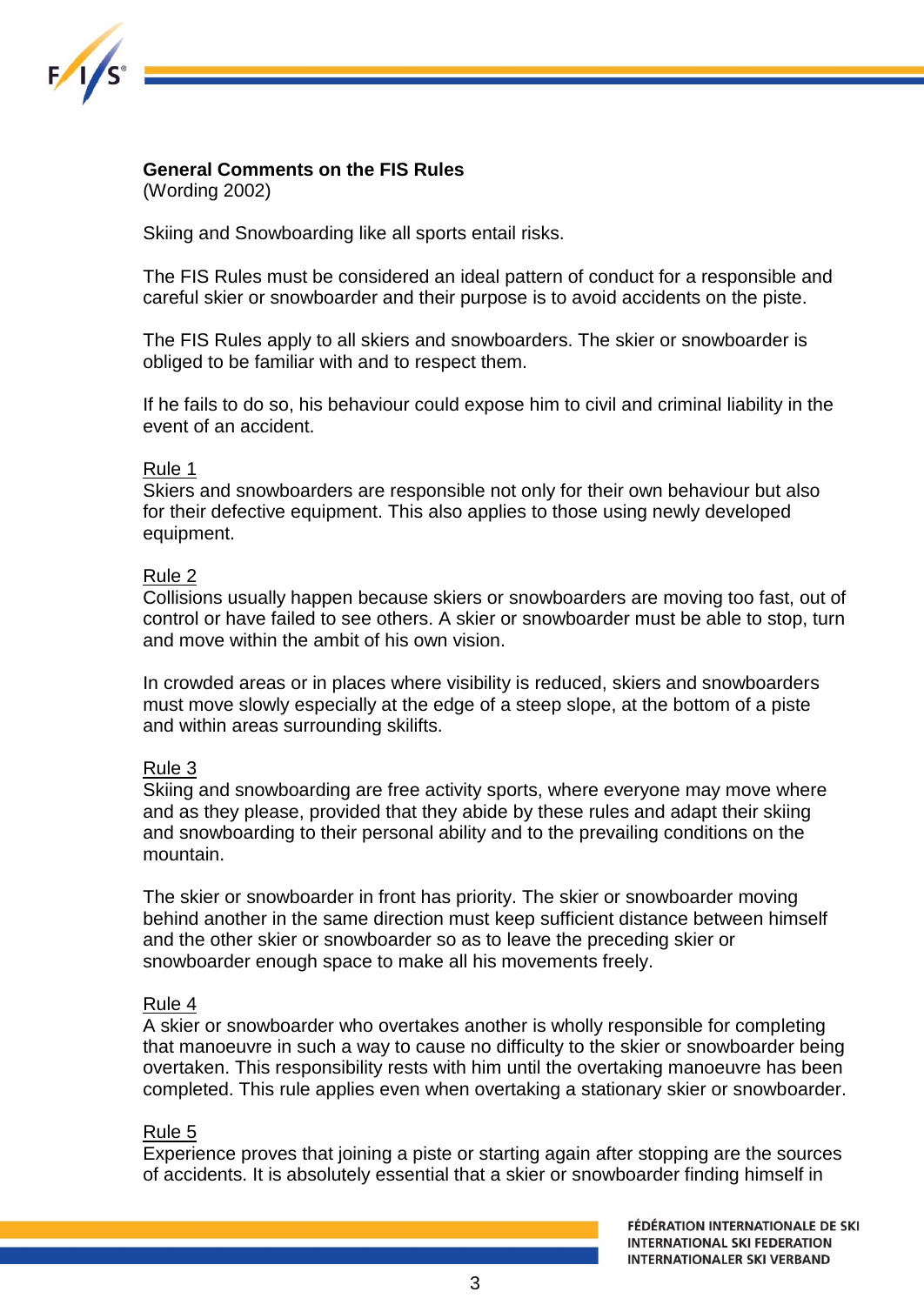

this situation enters the piste safely and without causing an obstruction or danger to himself or others.

When he has started skiing or snowboarding properly again – even slowly – he has the benefit of rule 3 as against faster skiers and snowboarders coming from above or behind.

The development of carving skis and snowboards allows their users to carve and turn upwards on the slopes. Hence they move opposite to the general downhill traffic. They must, therefore, make sure in time that they can do so without endangering themselves and others.

#### Rule 6

Except on wide pistes stops must be made at the side of the piste. One must not stop in narrow places or where it is difficult to be seen from above.

#### Rule 7

Moving against the general direction poses unexpected obstacles for the skiers and snowboarders.

Footprints damage the piste and can cause danger to skiers and snowboarders.

#### Rule 8

The degree of difficulty of a piste is indicated in black, red, blue or green. A skier or snowboarder is free to choose whichever piste he wants.

The pistes are also marked with other signs showing direction or giving warnings of danger or closure. A sign closing a piste, like one denoting danger, must be strictly observed. Skiers and snowboarders should be aware that warning signs are posted in their own interests.

#### Rule 9

It is a cardinal principle for all sportsmen that they should render assistance following an accident independent of any legal obligation to do so. Immediate First Aid should be given, the appropriate authorities alerted and the place of the accident marked to warn other skiers and snowboarders.

FIS hopes that a hit and run offence in skiing and snowboarding will incur a criminal conviction similar to hit and run offence on the road and that equivalent penalties will be imposed by all countries where such legislation is not already in force.

#### Rule 10

Witnesses are of great importance in establishing a full and proper report of an accident and therefore everybody must consider that it is the duty as a responsible person to provide information as a witness.

Reports of the rescue service and of the police as well as photographs are of considerable assistance in determing civil and criminal liability.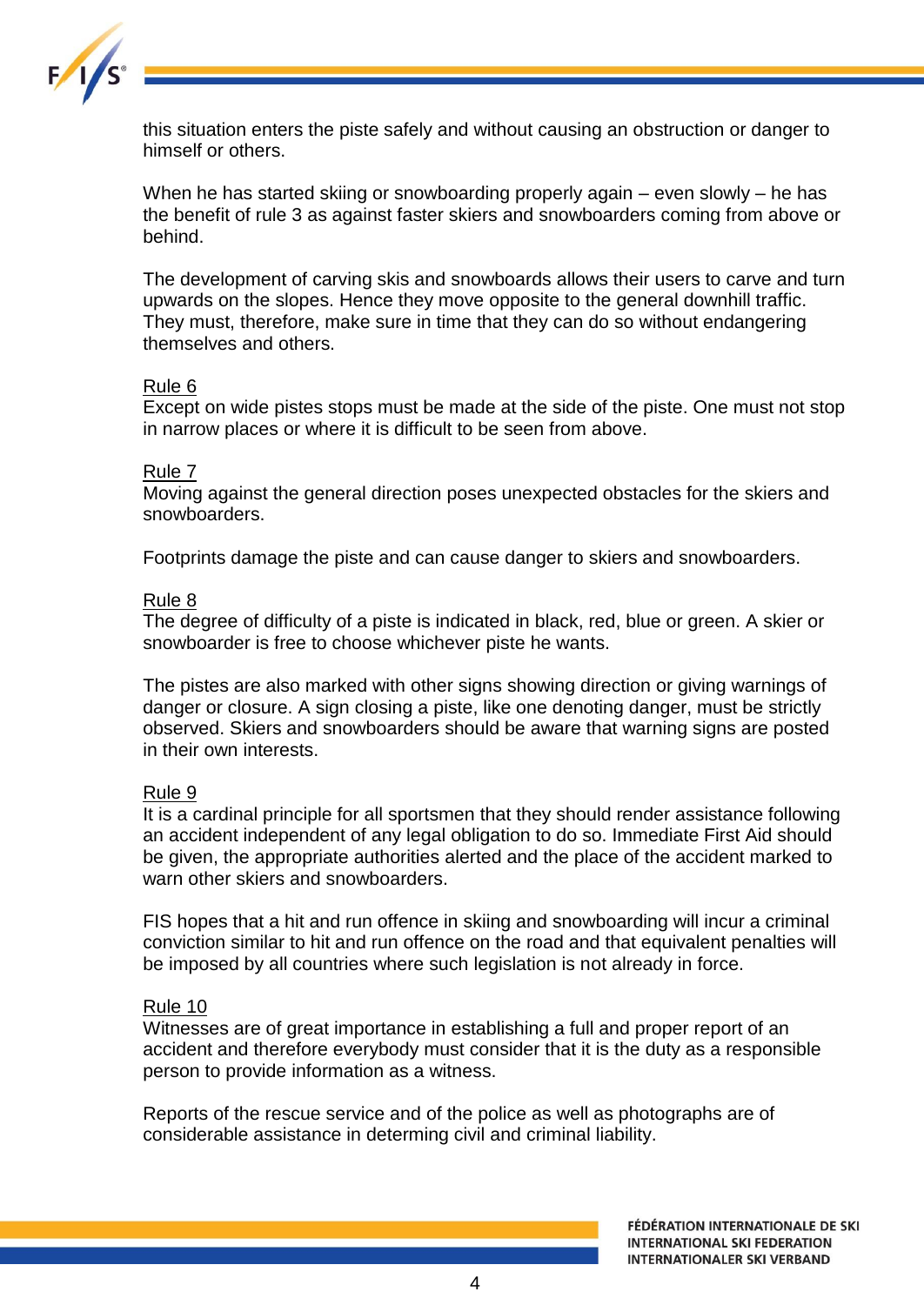

# **II. Rules of Conduct for Cross-Country Skiers**

#### **1. Respect for others**

A cross-country skier must ski in such a manner that he does not endanger or prejudice others.

#### **2. Respect for signs, direction and running style**

Trail marking signs must be respected on any trail marked with an indicated direction. A skier shall proceed only in that indicated direction and ski in the indicated running style.

#### **3. Choice of trails and tracks**

On cross-country trails with more than one packed track, a skier should chose the right-hand track.

Skiers in groups must keep in the right track behind each other. With free running style, skiers shall keep to their right-hand-side of the trail.

#### **4. Overtaking**

A skier is permitted to overtake and pass another skier to the left or right. A skier ahead is not obliged to give way to an overtaking skier, but should allow a faster skier to pass whenever this is possible.

#### **5. Encounter**

Cross-country skiers meeting while skiing opposite directions shall keep to their right.

A descending skier has priority.

#### **6. Poles**

A cross-country skier shall make the utmost effort to keep his poles close to his body whenever near another skier.

#### **7. Control of speed**

A cross-country skier, and especially going downhill, shall always adapt his speed to his personal ability and to the prevailing terrain and visibility and to the traffic on the course.

Every skier should keep a safe distance from the skiers ahead. As a last resort, an intentional fall should be used to avoid collision.

#### **8. Keeping trails and tracks clear**

A skier who stops must leave the trail. In case of a fall, he shall clear the trail without delay.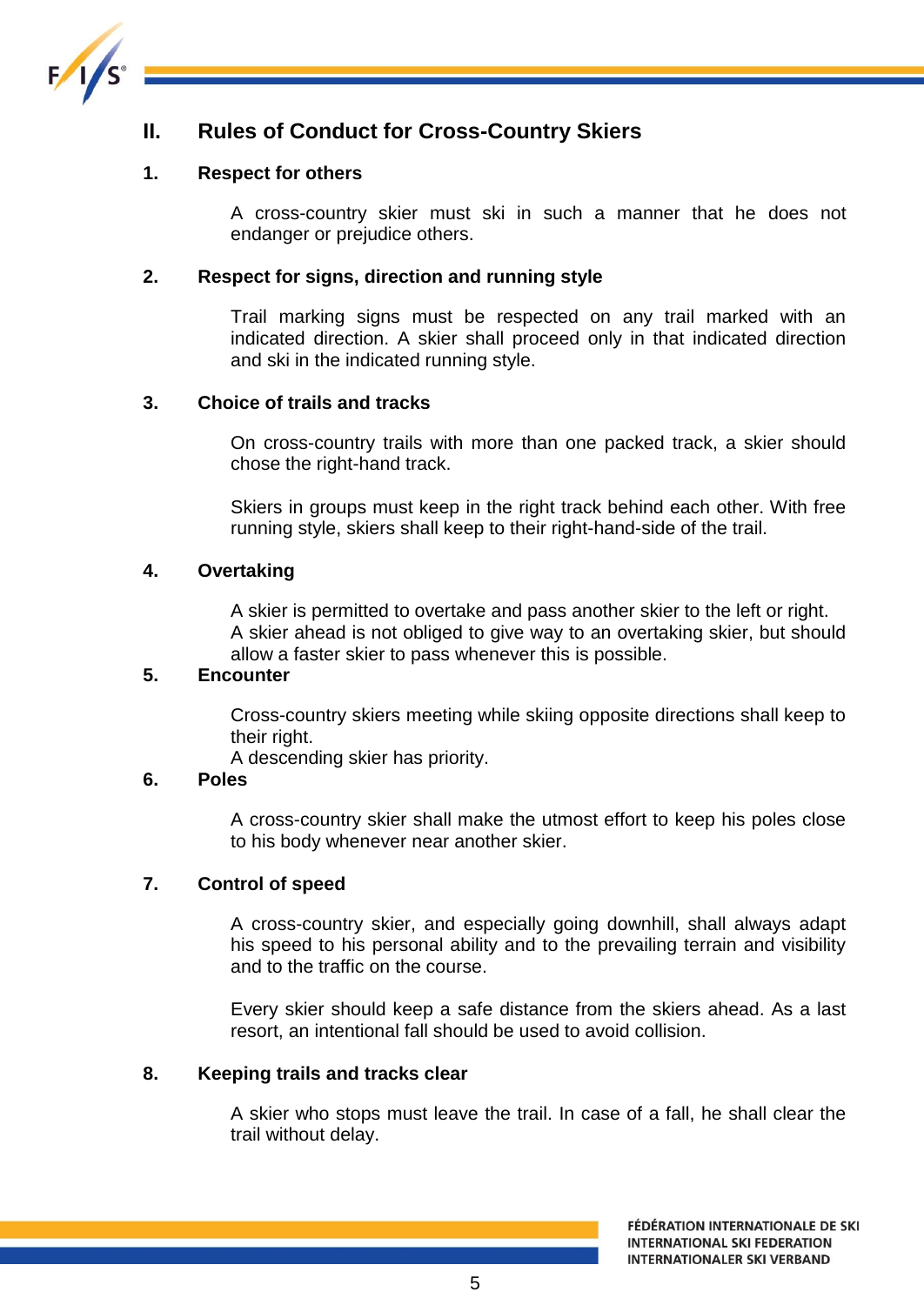

#### **9. Accident**

In case of an accident, everyone should render assistance.

#### **10. Identification**

Everybody at an accident, whether witnesses, responsible parties or not, must establish their identity.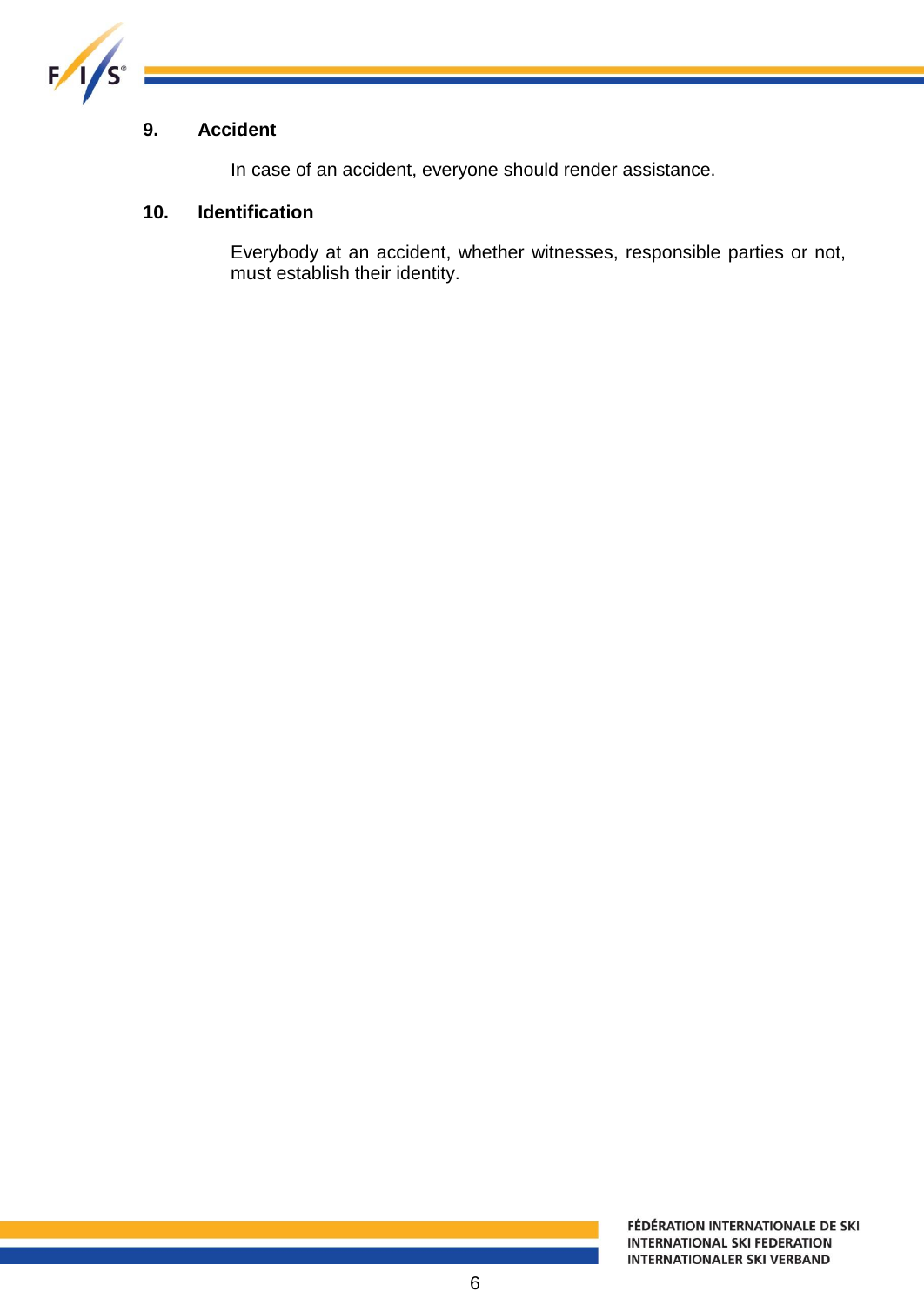

# **III. Rules for Safety in Winter Sports Centres**

#### **A. General principle**

The safety in Winter sports centres can only be satisfactorily guaranteed by the collaboration of the following:

- the local governing body or authority
- all organisations responsible for means of uphill transports
- the ski schools, instructors and guides
- the skiers

#### **B. General organisation of the centres**

This means that these organisations are responsible for

- 1. laying out, maintaining, signing and protecting the marked runs like pistes and itineraries (unpatrolled runs);
- 2. organising a permanent rescue service for the marked ski runs and for the care of the injured;
- 3. providing information for skiers regarding the layout and the degree of difficulty of pistes and itineraries. They must also provide weather forecasts and in particular warnings of potential avalanche danger.

#### **C. Skiing areas: pistes, itineraries (unpatrolled runs), off piste**

The concept of skiing areas in Europe has developed around the marked runs/pistes.

#### **1. The marked piste**

- a) The pistes are classed according to their mounting degree of difficulty by green, blue, red and black signs.
- b) On the piste, skiers are entitled to standards of safety as recognised by the national jurisdiction of that state.
- c) A piste must not be laid out over terrain exposed to avalanches.
- d) Pistes must be "opened" and "closed" every day.
- e) Both the entire length and immediate boundaries of pistes must be free from exceptional and abnormal danger points.
- f) There must be an organised permanent rescue service in operation from the opening to the closing of the piste.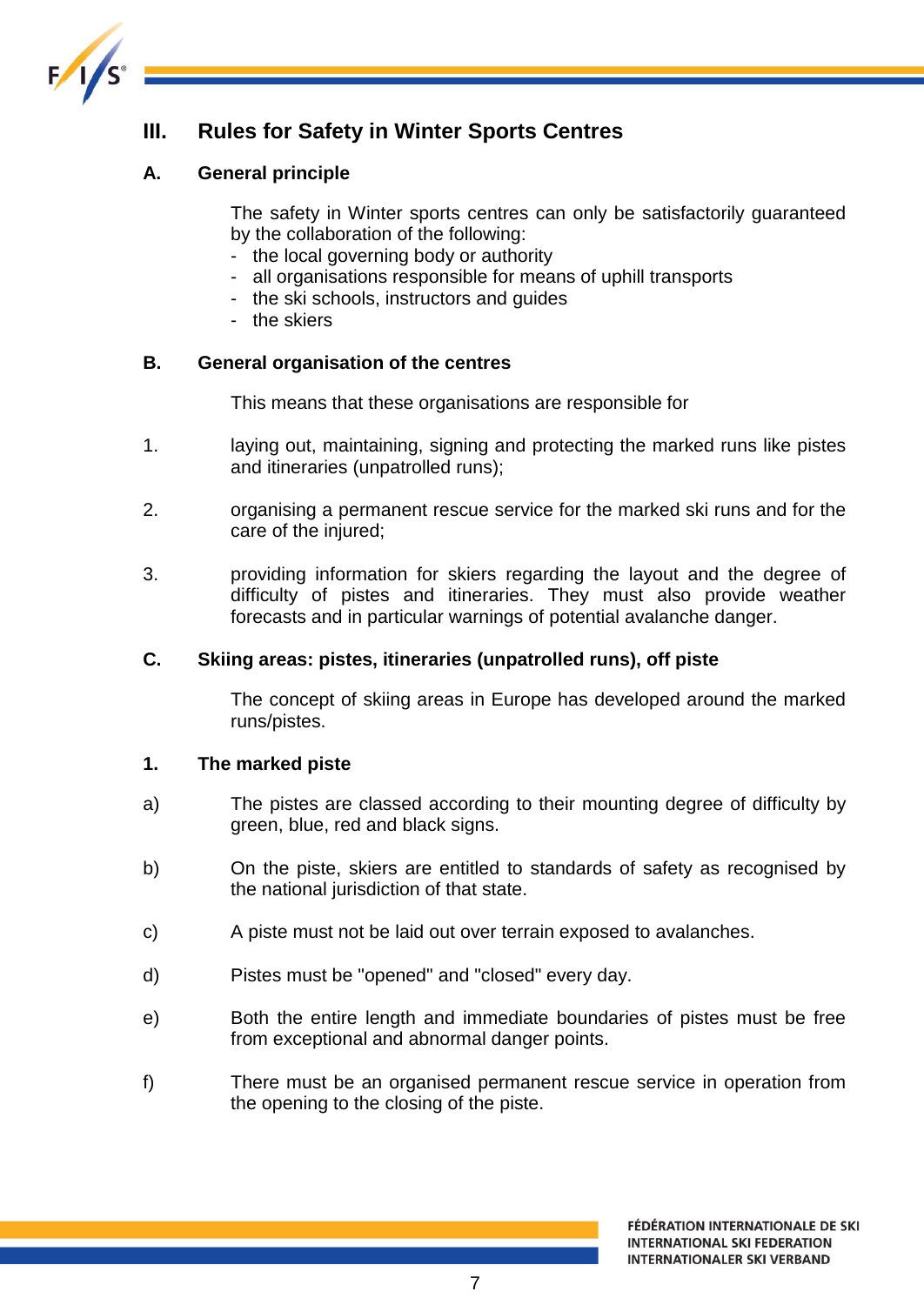

g) A skier is entitled to the same standard of safety even where for whatever reason an area operator has opened or laid out a piste which has not been marked.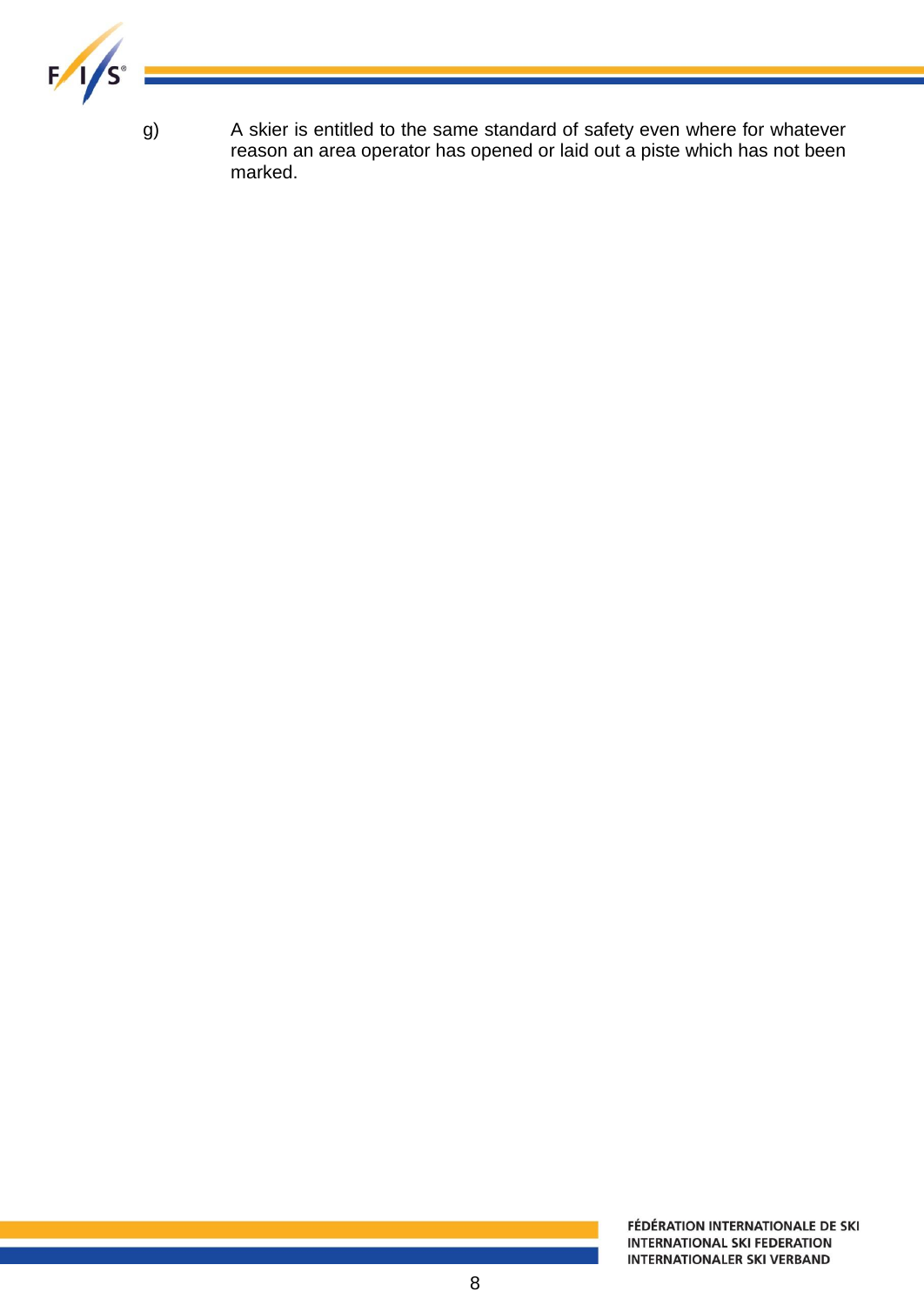

#### **2. The itinerary (unpatrolled run)**

- a) Itineraries should not be laid out in areas where the skier might encounter unusual and unexpected dangers.
- b) The marking must be continued until the end of the itinerary.
- c) Any avalanche danger should be signed in the resort and at the lower lift station leading to the start of the itinerary which itself should be closed off.
- d) Itineraries are not graded according to their degree of difficulty. Any difficulties however, which are beyond the capability of the skier of medium ability must be indicated on the information boards in the resort.
- e) Itineraries are skied at the skiers own risk or at the risk of his instructor.

#### **3. Off piste skiing**

Except for the obligation of the ski centre to provide information regarding the weather and especially avalanche dangers, any skiing off piste is undertaken at the skier's own risk or at the risk of his instructor or guide.

#### **4. Information for the skier provided by the ski centres, e.g. information boards, piste maps, pamphlets etc.**

- a) The pistes will be shown by continuous lines of the colour corresponding to their degree of difficulty.
- b) The itineraries will be shown by dotted lines or by continuous lines in yellow or orange.

#### **5. The concept of pistes**

In countries where the organisation of skiing does not stem from the concept of pistes, but from that of a skiing area within a defined boundary, the ski area operator must within this area protect skiers from foreseeable dangers which are not obvious or which cannot be foreseen by a careful skier.

#### **D. Operators of means of uphill transport**

#### **1. Cable cars and mountain railways**

As the user takes no active part in this transportation, the operator has the following obligation to the user: that of transporting him safely from the point of departure to the point of arrival at the operator's risk.

#### **2. Drag lifts, chair lifts and other machines in continuous movement**

Subject to national, legal and administrative measures, the operator must ensure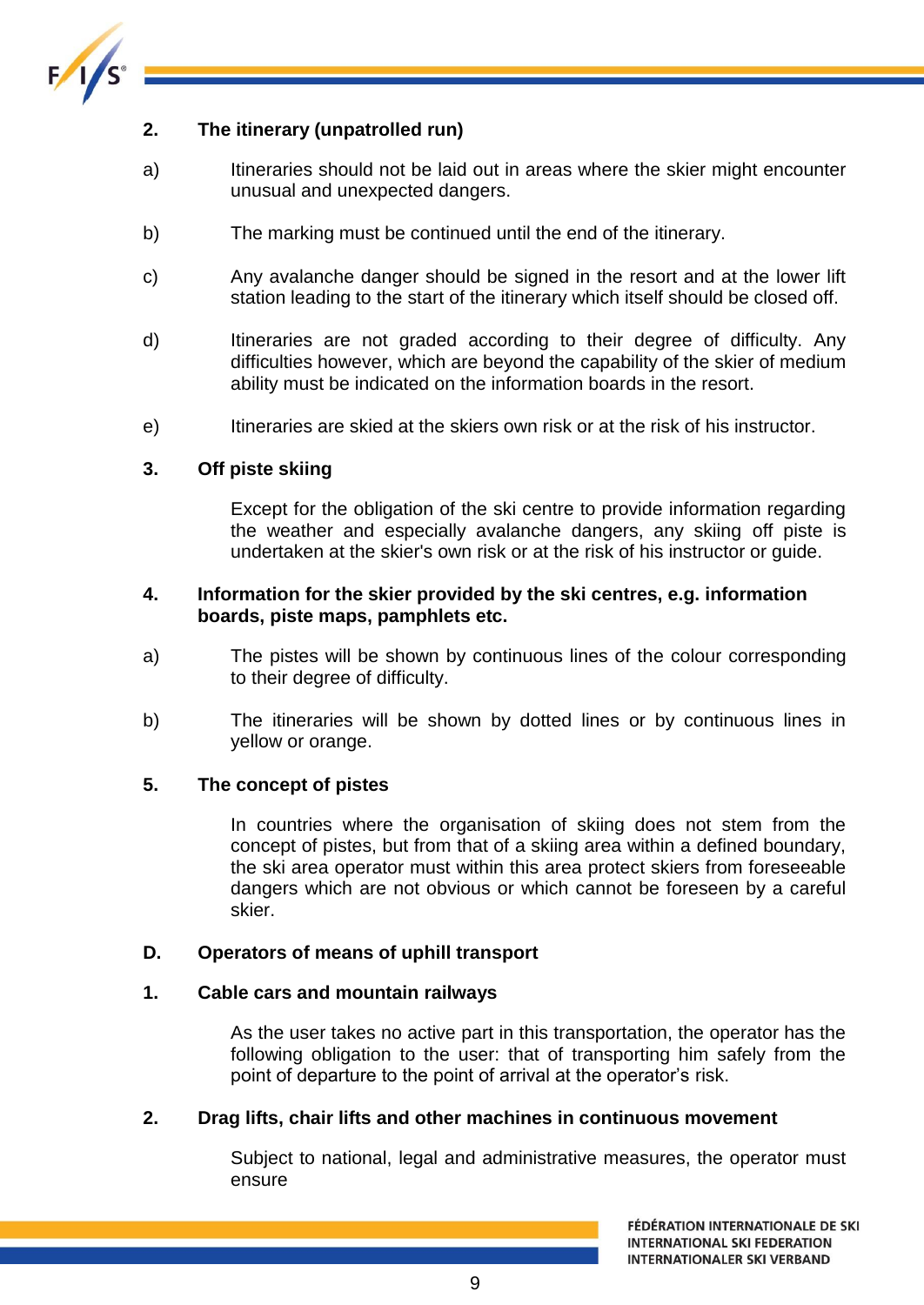

- a) that the machines are maintained in good working order by sufficient number of competent staff;
- b) adequate management and maintenance of the areas for picking up and departure from the lift together with warning signs pointing out difficulties in the terrain;
- c) the management, and, as necessary, protection of the queues of waiting people;
- d) maintenance of the uphill transport track;
- e) protection of the dangerous parts of the track, and provide a user in difficulty with the means of arresting his fall and descending safely;
- f) to ensure that by overseeing the track immediate action can be taken to warn, avoid or limit any danger;
- g) the staff of the operator has a general duty to assist users, especially children, and in the case of obvious difficulty, or at the request of the user;
- h) to provide notice boards describing how users should behave on the lift.
- i) A user must have sufficient physical and technical skill to use machines in continuous movement so that he can be pulled up the track normally.
- j) In addition to the elementary rules of care the user should pay attention to the directions, written or oral, of the operator.

#### **E. The ski schools, instructors and guides**

- 1. The ski schools, instructors and guides must teach pupils how to ski safely, which means teaching the technique of skiing and the rules of conduct for skiers.
- 2. The ski schools are responsible for placing their pupils into different classes according to their standard of skiing.
- 3. The ski schools, instructors and guides must never allow their pupils to take any risk beyond their capability especially taking into account the snow and weather conditions.
- 4. The instructors must remind their pupils that during instruction they have no particular priority on the piste and that they should at all times respect the rules of conduct for skiers.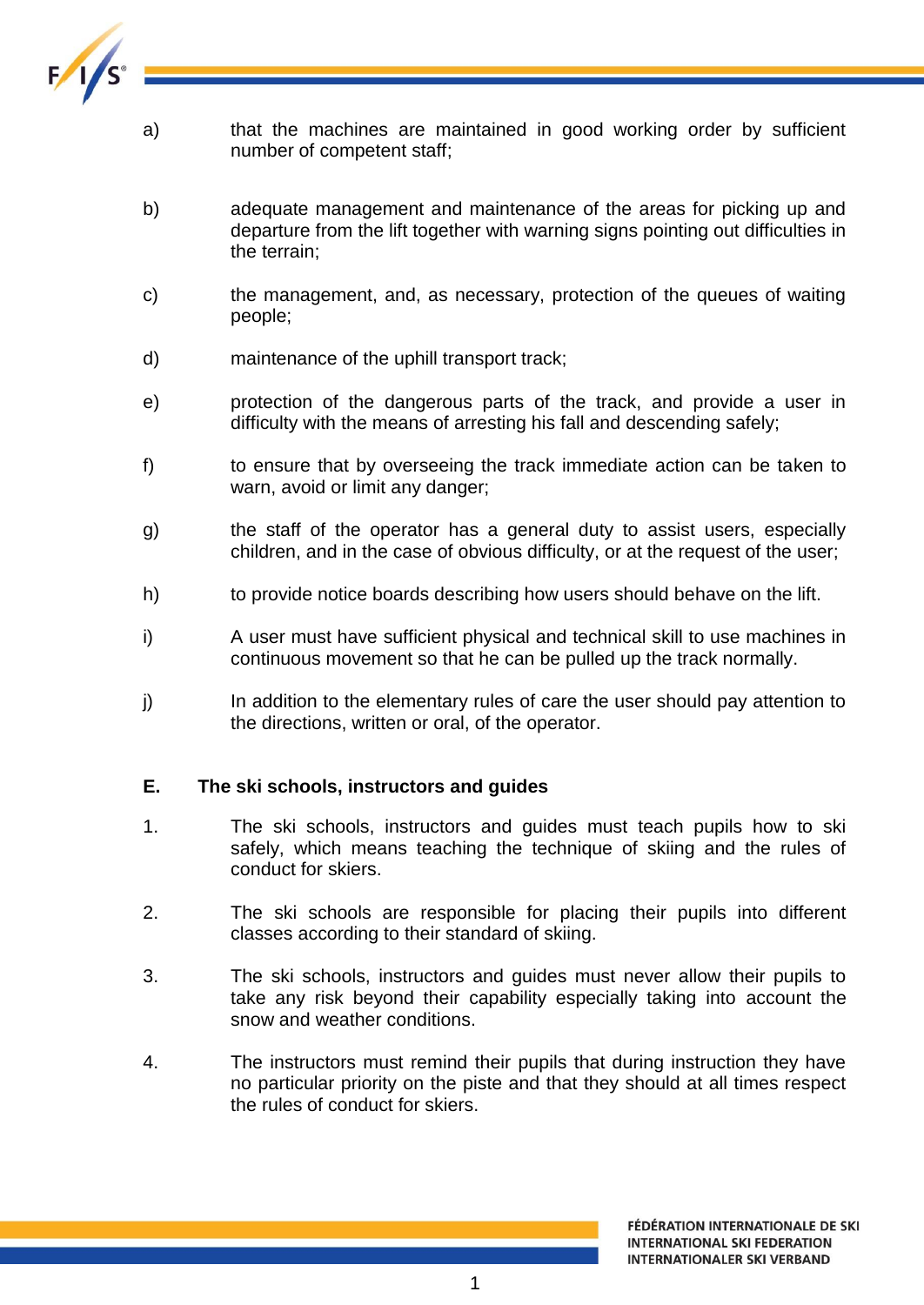

# **F. The skiers**

Except for the negligence of others all skiers ski at their own risk. Skiers must at all times respect the rules of conduct for skiers.

### **G. Cancellation**

This document replaces all other safety instructions concerning in the Winter sports centres previously adopted by the FIS."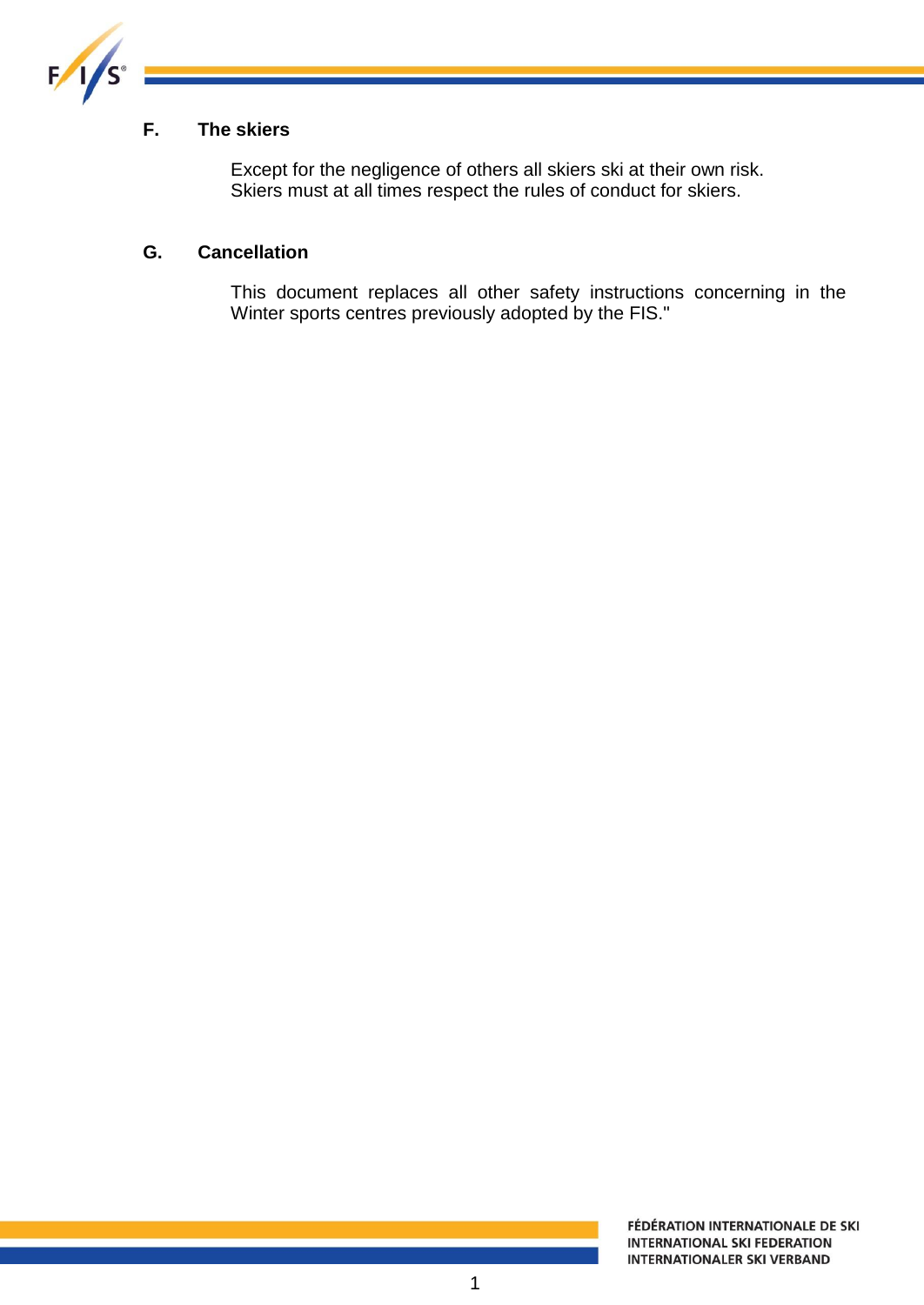

# **IV. Security on Ski- and Chair lifts**

The FIS acting as the representative of skiers requests:

- a) Supervision of the operation of moving machinery by an adequate and personnel.
- b) Satisfactory design and maintenance of the loading and unloading areas to prevent possible difficulties.
- c) The design and protection of skiers' waiting lines.
- d) The proper maintenance of ski trails and slopes.
- e) The protection of the dangerous area of a trail so as to give the skiers in difficulty for whatever cause the ability to descend without danger.
- f) Supervision of the area to permit immediate action in order to anticipate, avoid or prevent danger.
- g) The operating personnel has a definite responsibility to help in case of obvious trouble or at the request of a skier.
- h) The use of sign boards to give notice to the skier of the care required to avoid danger.

In addition the FIS reminds that:

- 1. The skier must be in possession of sufficient physical and technical ability to use the mechanical equipment and to ski normally on the ski track.
- 2. Beside the rules of normal care the skier must respect the particular regulations drawn up by the owner of the ski area.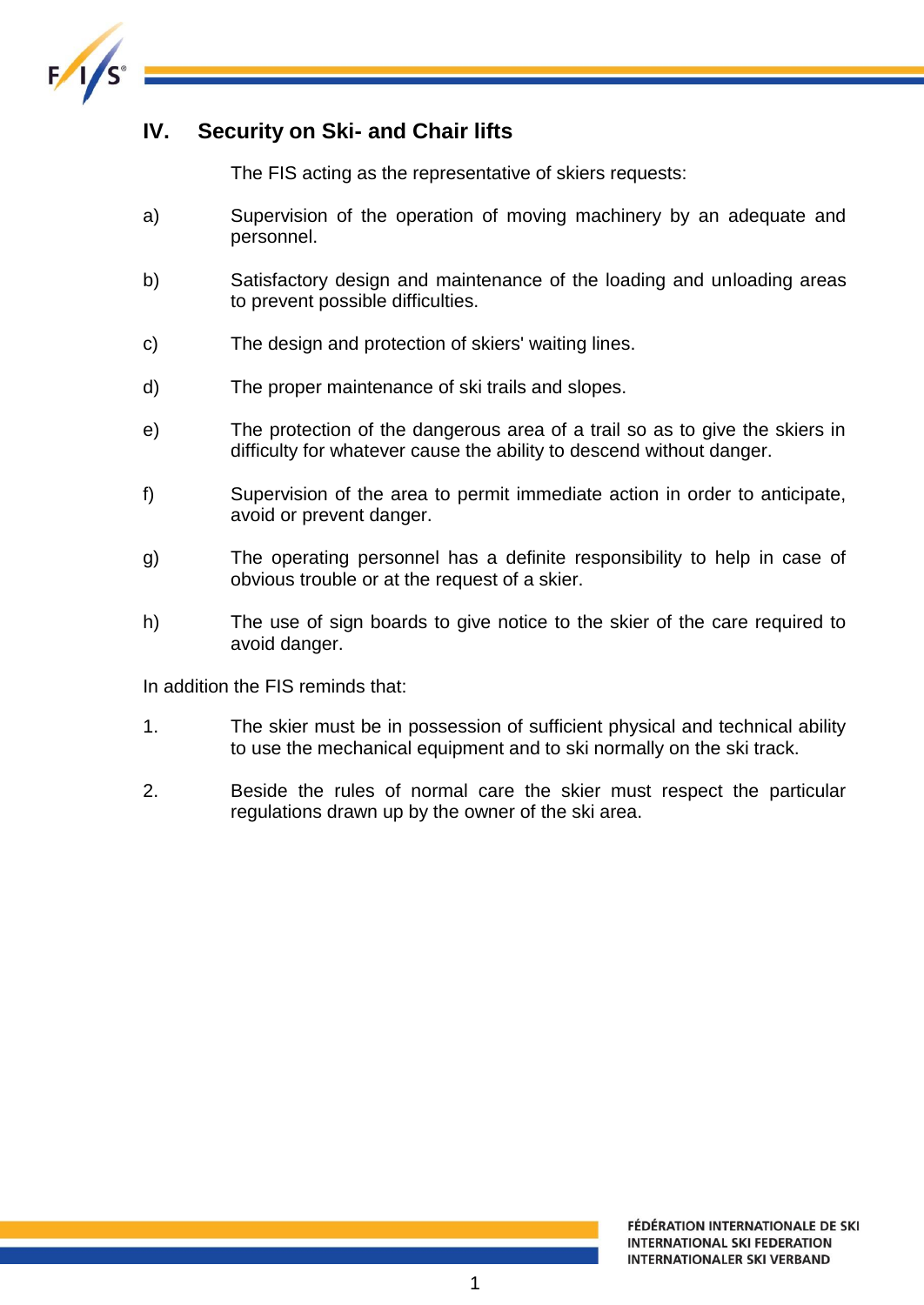

# **V. FIS Environmental Rules for Skiers and Snowboarders**

All over the world skiers and snowboarders enjoy the open country. Nature gives home to animals and plants growing in vulnerable soil. Nature protects human life, too. Everybody is responsible for the preservation of the landscape in order to enable us to ski and snowboard in an intact environment far in the future. Sustainable skiing and snowboard must be guaranteed. Therefore the FIS asks all skiers and snowboarders to respect the following rules:

- 1. Gather information about the area you choose. Prefer those resorts which take care of the environment.
- 2. When travelling to your area be environmentally conscious by using means of transportation with a minimum of pollution - bus, train.
- 3. When using a private car, try to travel in company avoiding empty seats.
- 4. At your resort don't use your own car anymore, take the ski bus.
- 5. Go skiing and snowboarding only when there is a sufficient cover of snow on the slopes.
- 6. Keep to signed ski runs and trails.
- 7. Pay attention to any special marks on courses and keep off closed tracks.
- 8. Never ski and snowboard off allowed piste, especially not in wooded areas.
- 9. Do not deviate into protected areas. Take care of any animals and plants.
- 10. Do not leave your waste, take it with you.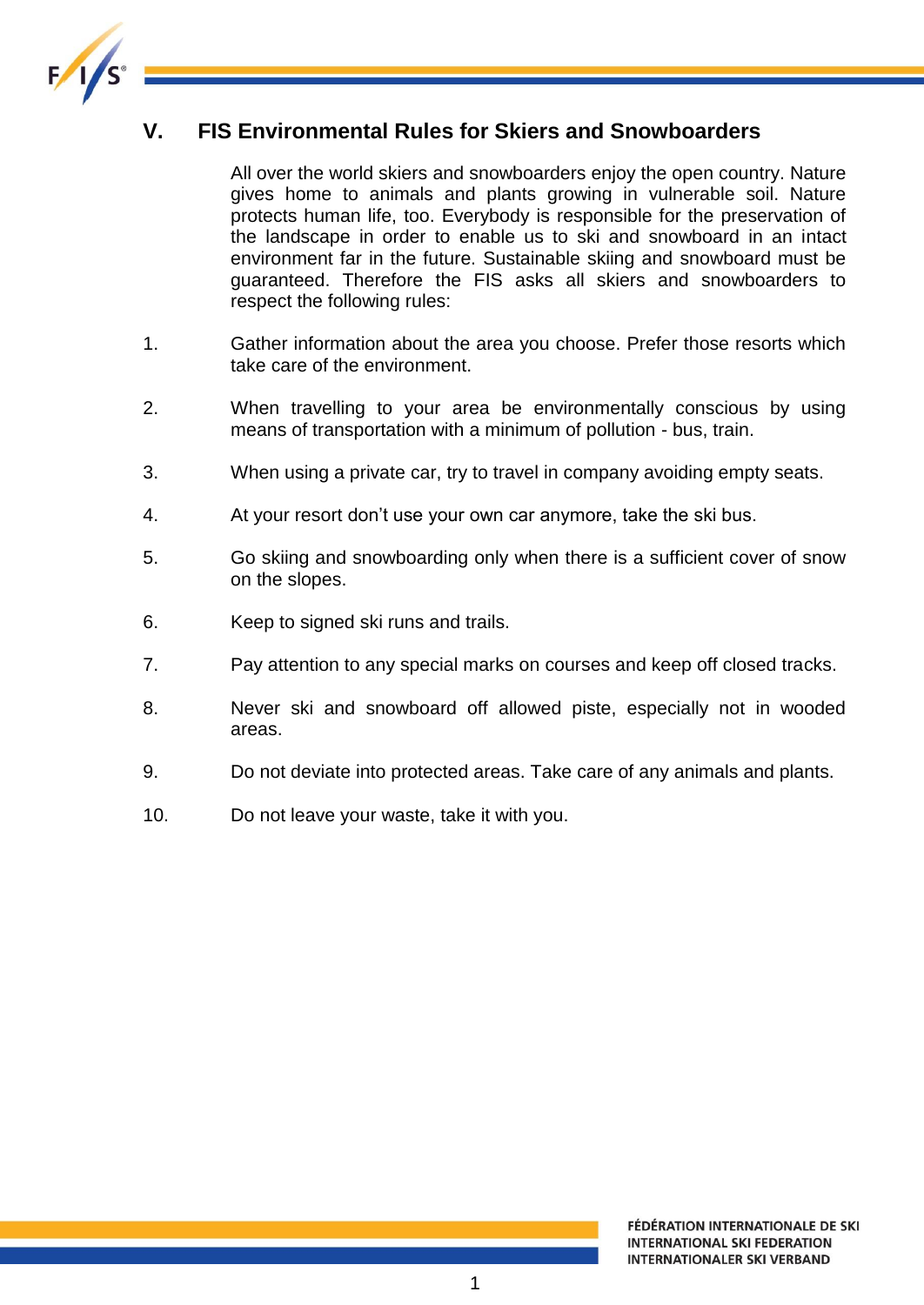

# **I. Règles de Conduite du Skieur de Descente et de Snowboarder**

(Rédaction 2002)

# **1. Respect d'autrui**

Tout skieur et snowboarder doit se comporter de telle manière qu'il ne puisse mettre autrui en danger ou lui porter préjudice.

#### **2. Maîtrise de la vitesse et du comportement**

Tout skieur et snowboarder doit descendre à vue. Il doit adapter sa vitesse et son comportement à ses capacités personnelles ainsi qu'aux conditions générales du terrain, de la neige, du temps et à la densité de la circulation sur les pistes.

#### **3. Maîtrise de la direction**

Le skieur et snowboarder amont, dont la position dominante permet le choix d'une trajectoire, doit prévoir une direction qui assure la sécurité du skieur et snowboarder aval.

#### **4. Dépassement**

Le dépassement peut s'effectuer, par amont ou par aval, par la droite ou par la gauche, mais toujours de manière assez large pour prévenir les évolutions du skieur et snowboarder dépassé.

#### **5. Pénétrer et s'engager sur la piste ainsi que virer vers l'amont**

Tout skieur et snowboarder qui pénètre sur une piste de descente, s'engage après un stationnement ou exécute un virage vers l'amont doit s'assurer par un examen de l'amont et de l'aval, qu'il peut le faire sans danger pour lui et pour autrui.

#### **6. Stationnement**

Tout skieur et snowboarder doit éviter de stationner sans nécessité sur les pistes dans les passages étroits ou sans visibilité. En cas de chute le skieur et snowboarder doit dégager la piste le plus vite possible.

#### **7. Montée et descente à pied**

Le skieur et snowboarder qui monte ne doit utiliser que le bord de la piste. Il en est de même du skieur et snowboarder qui descend à pied.

#### **8. Respect du balisage et de la signalisation**

Tout skieur et snowboarder doit respecter le balisage et la signalisation.

#### **9. Assistance**

En cas d'accident tout skieur et snowboarder doit prêter secours.

#### **10. Identification**

Tout skieur et snowboarder témoin ou partie responsable ou non d'un accident est tenu de faire connaître son identité.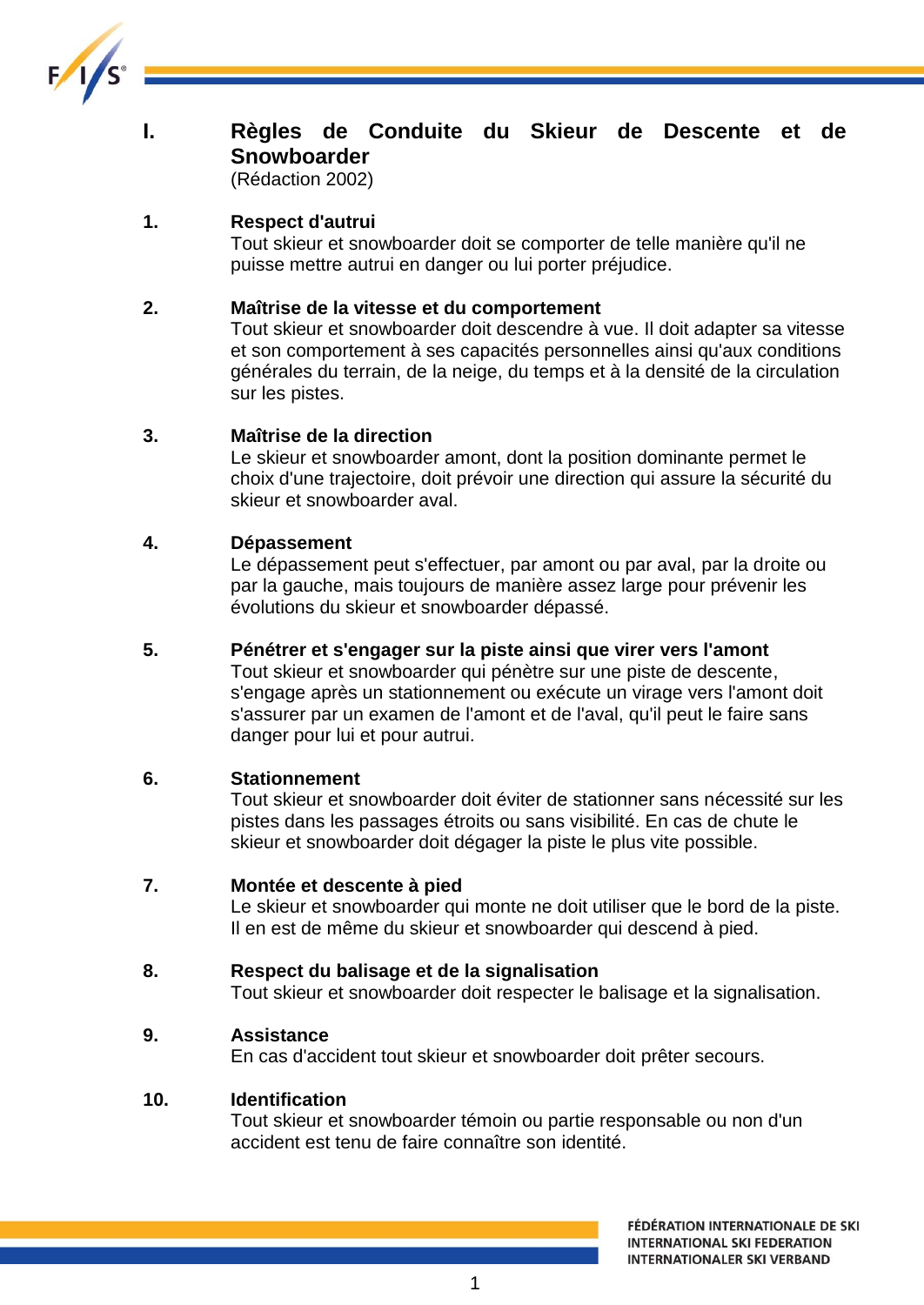

#### **Commentaire général aux Règles FIS**

(Rédaction 2002)

Le ski et le snowboard comme tout sport, comportent des risques.

Les règles FIS constituent le cliché idéal du comportement du skieur et snowboarder diligent, prudent et conscient. Elles ont pour but d'éviter des accidents sur les pistes de ski.

Le règles FIS s'appliquent à tous les skieurs et snowboarders qui doivent les connaître et les respecter.

Celui qui provoque un accident en infraction des règles peut être civilement ou pénalement responsable.

#### Règle 1

Le skieur et snowboarder est responsable non seulement de son comportement fautif mais aussi de son matériel défaillant, même nouvellement développé.

#### Règle 2

Les collisions sont souvent la conséquence d'une vitesse excessive, d'un comportement incontrôlé ou d'une observation insuffisante de la circulation sur la piste. Le skieur et snowboarder doit pouvoir s'arrêter, virer ou évoluer à la limite de sa visibilité.

Il doit aller lentement dans les zones encombrées et notamment au sommet, au bas de pistes et aux abords des remontées mécaniques.

#### Règle 3

Le ski et le snowboard sont des sports d'évolution libre où chacun peut aller à sa convenance mais en respectant les règles, en tenant compte de ses capacités personnelles et du contexte momentané.

La priorité est dû au skieur et snowboarder qui précède. Celui qui avance derrière un autre doit conserver une distance suffisante pour prévenir toutes évolutions du skieur et snowboarder qui le précède.

#### Règle 4

Les obligations du skieur et snowboarder qui en dépasse un autre restent impératives jusqu'à la complète exécution du dépassement et de telle façon que ce dépassement ne cause aucune difficulté au skieur et snowboarder dépassé. Cette obligation s'impose aussi au dépassement d'un skieur et snowboarder arrêté.

#### Règle 5

L'expérience prouve que la pénétration ou le départ après un arrêt sur la piste peuvent être la cause d'un accident. Il est donc impératif que le skieur et le snowboarder qui démarre, s'insère harmonieusement et sans danger pour lui et pour autrui dans la circulation générale de descente.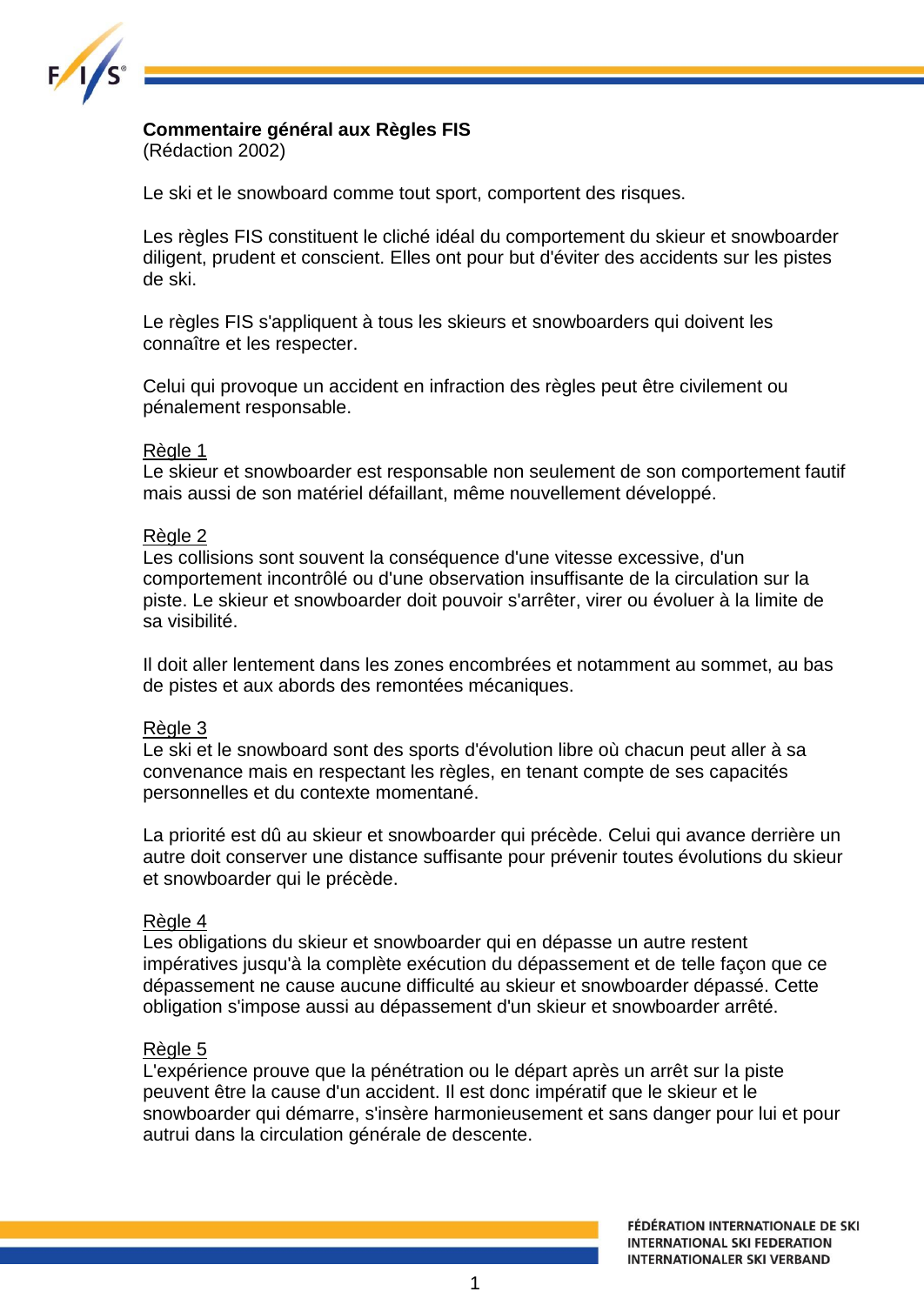

Lorsqu'il se trouve alors en mouvement – bien que lentement – il jouit de nouveau du privilège selon la règle 3 envers les skieurs et snowboarders plus vites venant d'en haut ou par derrière.

Le développement de skis carving et de snowboards permet aux usagers d'exécuter des virages vers l'amont. En virant vers l'amont, les usagers se déplacent à contresens du mouvement général de descente. Il est donc impératif que les skieurs et snowboarders qui exécutent des virages vers l'amont s'assurent à temps par un examen de l'amont qu'ils peuvent le faire sans danger pour eux et pour autrui.

#### Règle 6

A l'exception des pistes larges le stationnement doit se faire sur le bord de la piste. Il n'est pas tolérable dans les passages étroits ou sans visibilité de l'amont.

#### Règle 7

Les évolutions à contresens de la circulation générale sont perturbatrices et imprévisibles des autres skieurs et snowboarders.

Les traces profondes faites par les pieds sont dangereuses.

#### Règle 8

Les pistes sont balisées selon leur degré de difficulté décroissante en noir, rouge, bleu, vert. Le skieur et le snowboarder est libre de choisir sa piste.

Les pistes sont équipées d'une signalisation de danger et de barrage (fermeture). Il est impératif de respecter cette signalisation mise en place dans l'intérêt des skieurs et snowboarders.

#### Règle 9

L'assistance au skieur et snowboarder est une obligation de morale sportive lorsqu'elle n'est pas une obligation légale. Elle consiste à donner les premiers secours, à alerter le service de sécurité et à protéger l'endroit de l'accident.

La FIS espère que le délit de fuite à ski et à snowboard sera sanctionné pénalement comme le délit de fuite sur la route, dans tous les pays où la législation ne le prévoit pas déjà.

#### Règle 10

La relation des témoins est d'une grande importance pour la constitution d'un dossier d'accident. Chacun doit donc remplir ce devoir moral d'homme conscient.

Les rapports des services de sauvetage et de la police ainsi que des photos aident considérablement à déterminer les éventuelles responsabilités.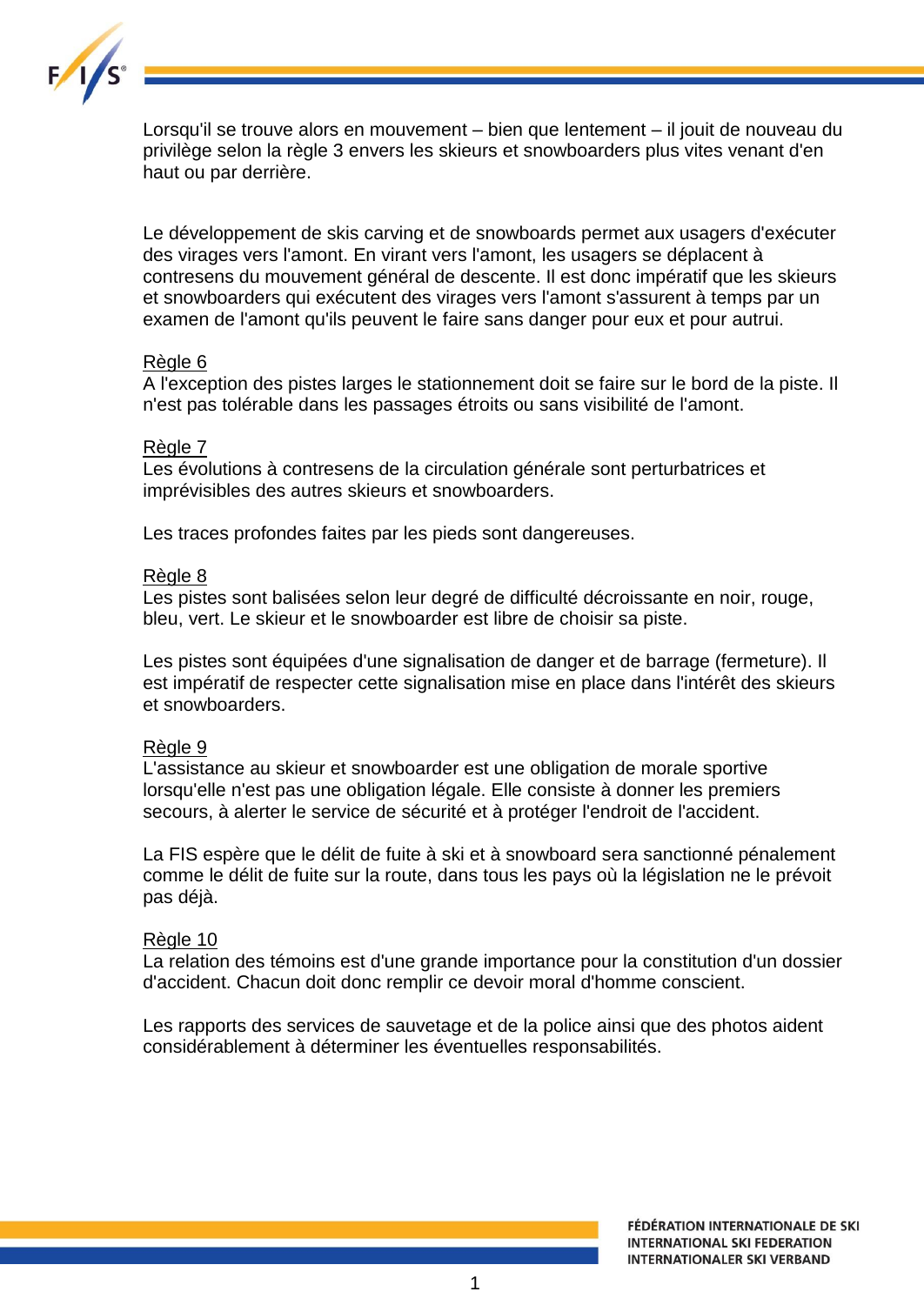

# **II. Règlements de conduite pour skieurs de fond**

#### **1. Respect d'autrui**

Tout skieur de fond doit se comporter de telle manière qu'il ne puisse mettre autrui en danger ou lui porter préjudice.

#### **2. Respect de la signalisation, direction et technique**

Le skieur doit respecter le balisage et la signalisation. Sur les traces/pistes, il doit suivre la direction et la technique imposées.

#### **3. Choix de la trace/piste**

S'il y a plusieurs traces, le skieur doit utiliser la trace de droite. Des skieurs en groupe doivent circuler en fil sur la trace de droite. En technique libre, il faut circuler à droite de la piste.

#### **4. Dépassement**

Le dépassement peut s'effectuer par la droite ou par la gauche, mais toujours sans danger pour autrui.

Le skieur précédent n'est pas obligé de céder. Mais il devrait s'écarter pour laisser passer un skieur, s'il peut le faire sans danger.

#### **5. Croisement**

Lors des croisements sur les pistes à double sens de marche, chacun doit céder à droite.

Le skieur qui descend a la priorité sur celui qui monte.

#### **6. Bâtons**

Lors de croisements ou dépassements - que l'on soit le skieur qui dépasse ou le skieur dépassé - il faut serrer les bâtons près du corps.

#### **7. Maîtrise de la vitesse**

Tout skieur, et notamment dans les pentes, doit adapter sa vitesse à ses capacités personnelles ainsi qu'aux conditions générales du terrain, de la visibilité et du trafic sur la piste.

Chacun devra conserver une distance suffisante avec les skieurs précédents.

En dernier recours, la chute spontanée peut s'imposer pour éviter une collision.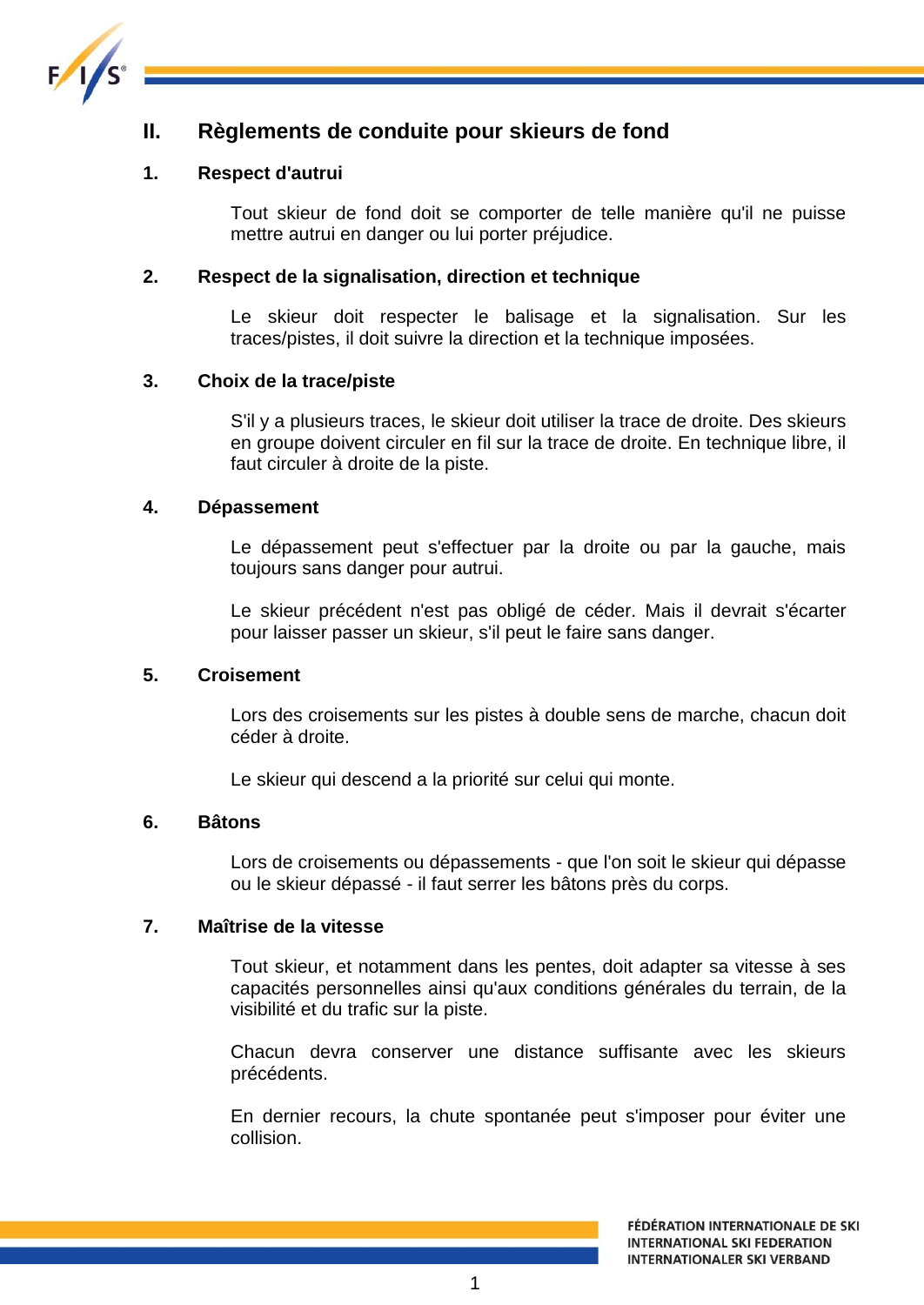

### **8. Stationnement**

L'arrêt doit s'effectuer en dehors de la trace/piste. Celui qui tombe doit libérer la trace/piste le plus rapidement possible.

#### **9. Accident**

En cas d'accident, toute personne doit prêter secours.

#### **10. Identification**

Toute personne, témoin ou partie responsable ou non d'un accident, est tenue de faire connaître son identité.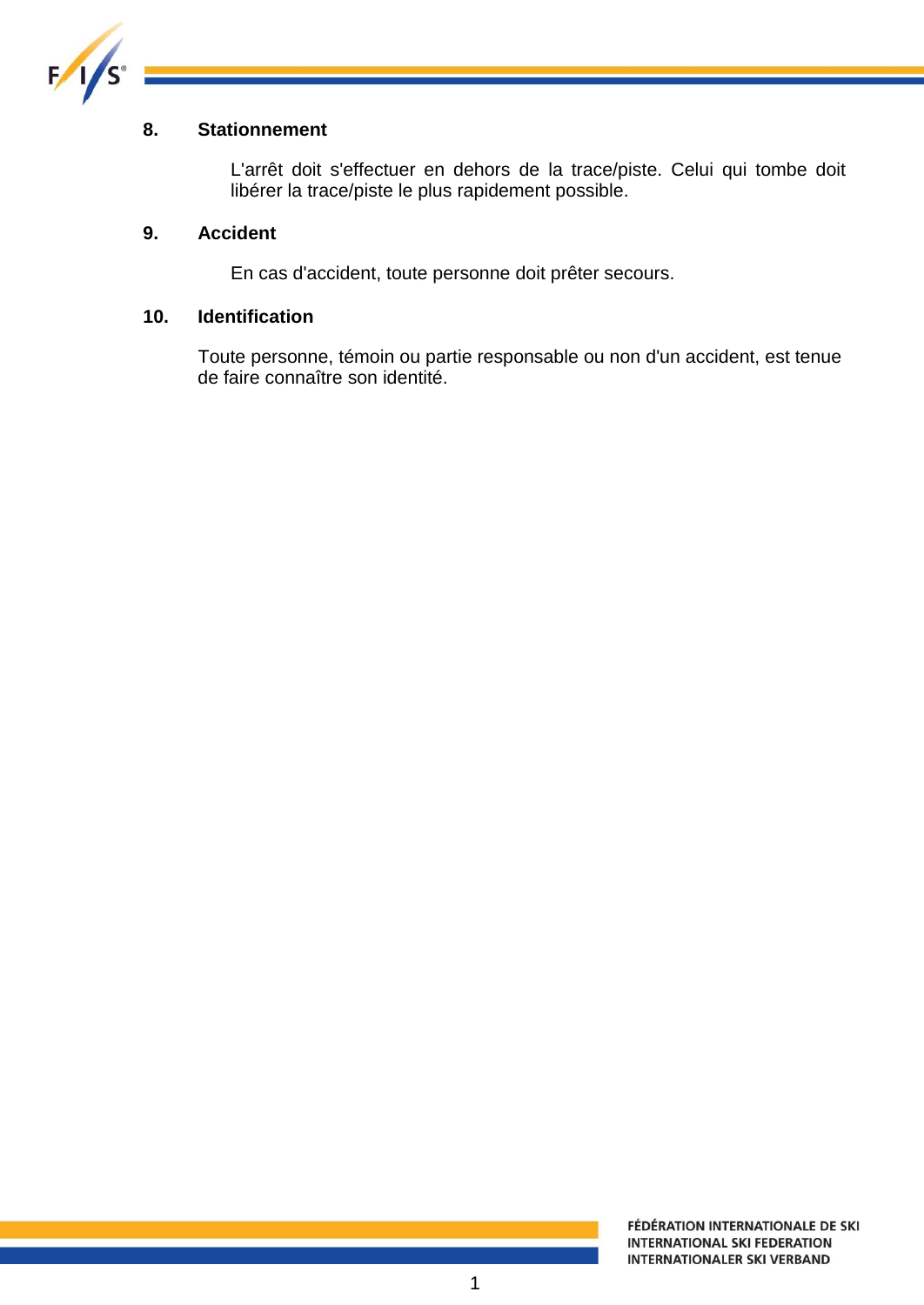

# **III. Règles de sécurité dans les centres de sport d'hiver**

#### **A. Idée générale**

La sécurité dans les centres de sport d'hiver ne peut être valablement assurée que par une collaboration entre:

- les autorités responsables de l'organisation matérielle générale
- les remontées mécaniques
- les écoles de ski, moniteurs et quides
- es usagers du ski

#### **B. Organisation générale des centres**

Elle implique les organismes chargés:

- 1. du tracé, de l'entretien, du balisage et de la protection des pistes ou itinéraires;
- 2. de l'organisation d'un service permanent de secours sur piste et de soins aux blessés;
- 3. de l'information des usagers du ski quant aux tracés et difficultés des pistes ou itinéraires, ainsi que du temps prévu et notamment des dangers d'avalanches.

#### **C. Le domaine skiable: piste, itinéraire de ski, hors piste**

L'organisation de domaine skiable a été faite principalement en Europe à partir de la piste balisée.

#### **1. La piste balisée**

- a) Les pistes balisées sont classées, selon leur ordre de difficultés croissantes en vert, bleu, rouge et noir.
- b) Sur la piste balisée, les usagers jouissent d'un droit à la sécurité, consacré par les jurisprudences nationales.
- c) La piste ne doit pas être tracée dans les zones avalancheuses.
- d) Elle doit être "ouverte" et "fermée" chaque jour.
- e) Elle doit être sans dangers objectifs exceptionnels et atypiques sur tout son parcours, y compris à ses abords immédiats.
- f) Le secours doit y être assuré en permanence entre l'ouverture et la fermeture.
- g) Le skieur a droit à la même sécurité dans le cas où pour une quelconque opportunité le centre a ouvert ou tracé une piste non "balisée".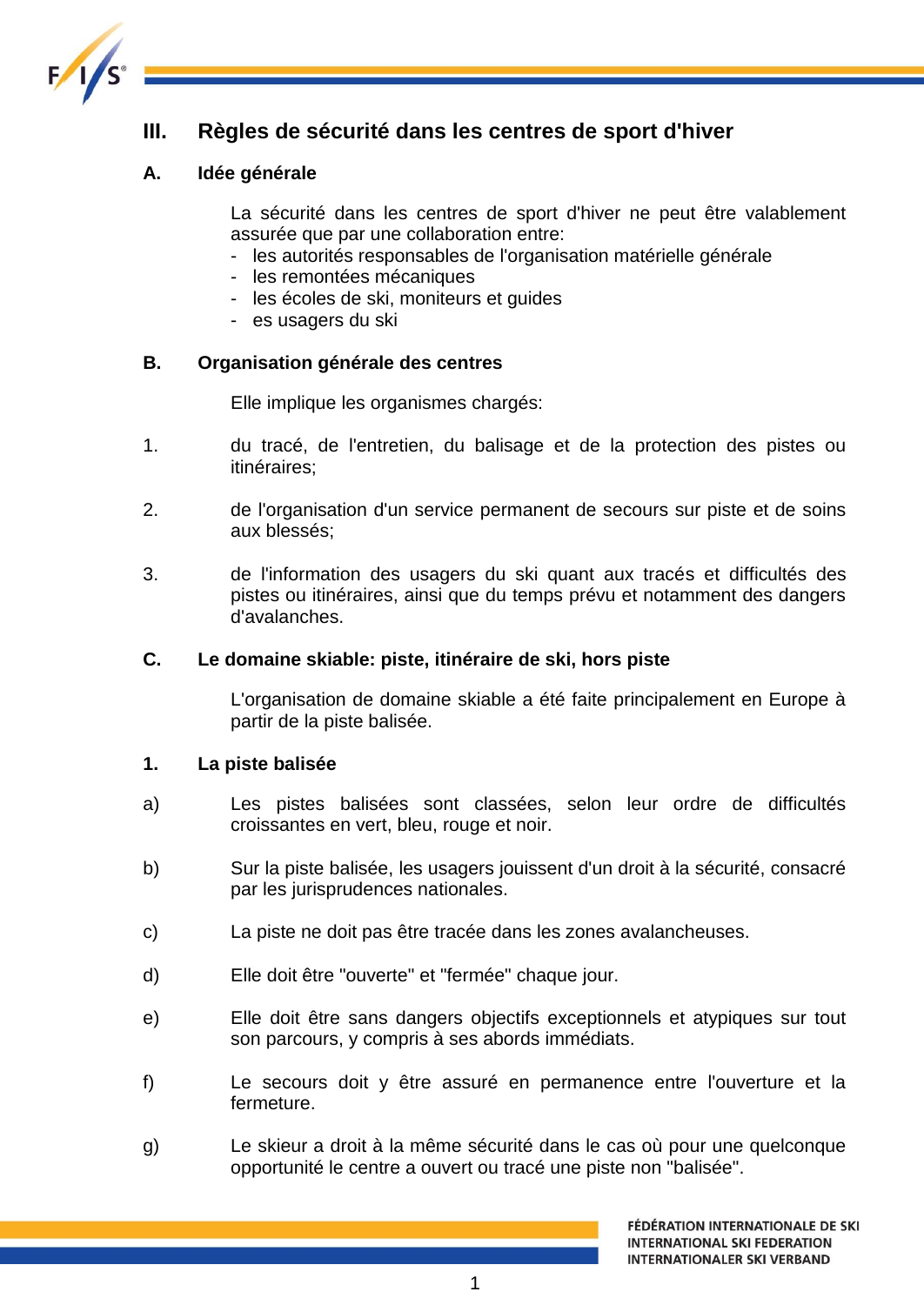

#### **2. L'itinéraire de ski**

- a) L'itinéraire de ski ne doit pas être fléché en direction de zones où le skieur pourrait rencontrer des dangers atypiques.
- b) Le fléchage doit être répété jusqu'au bas de la descente.
- c) Les dangers d'avalanches seront signalés à la station et au bas des remontées mécaniques menant au départ de l'itinéraire qui devra être materiellement barré.
- d) Les itinéraires ne sont pas différenciés selon leurs degrés de difficulté mais les difficultés qui excèdent la capacité d'un skieur moyen devront être signalées sur les documents de la station.
- e) L'itinéraire ainsi défini est parcouru sous la seule responsabilité de l'usager, ou de son moniteur.

#### **3. Le ski hors piste**

Sous réserve des obligations d'information de centre quant à la météorologie et notamment quant aux dangers d'avalanches le ski hors piste est pratiqué sous la seule responsabilité des usagers, de leurs moniteurs ou guides.

#### **4. Information des usagers par les documents des centres**

- a) Les pistes figureront en traits continus de la couleur correspondante à leur degré de difficulté.
- b) Les itinéraires des ski figureront en traits pointillés ou en traits continus de couleur jaune ou orange.

#### **5. La piste balisée**

Dans les pays dont l'organisation de ski n'est pas prévue à partir de la piste balisée, mais à partir d'un domaine skiable géographiquement délimité, la sécurité du skieur doit être assurée dans l'ensemble du domaine contre les dangers prévisibles de la montagne ou ceux que le skieur diligent ne peut imaginer.

#### **D. Les remontées mécaniques**

#### **1. Téléphériques et funiculaires**

L'usager ne prenant aucune part active à son transport, l'exploitant doit à l'usager une obligation de résultat: celle de le transporter sain et sauf du départ à l'arrivée et ce sous sa seule responsabilité.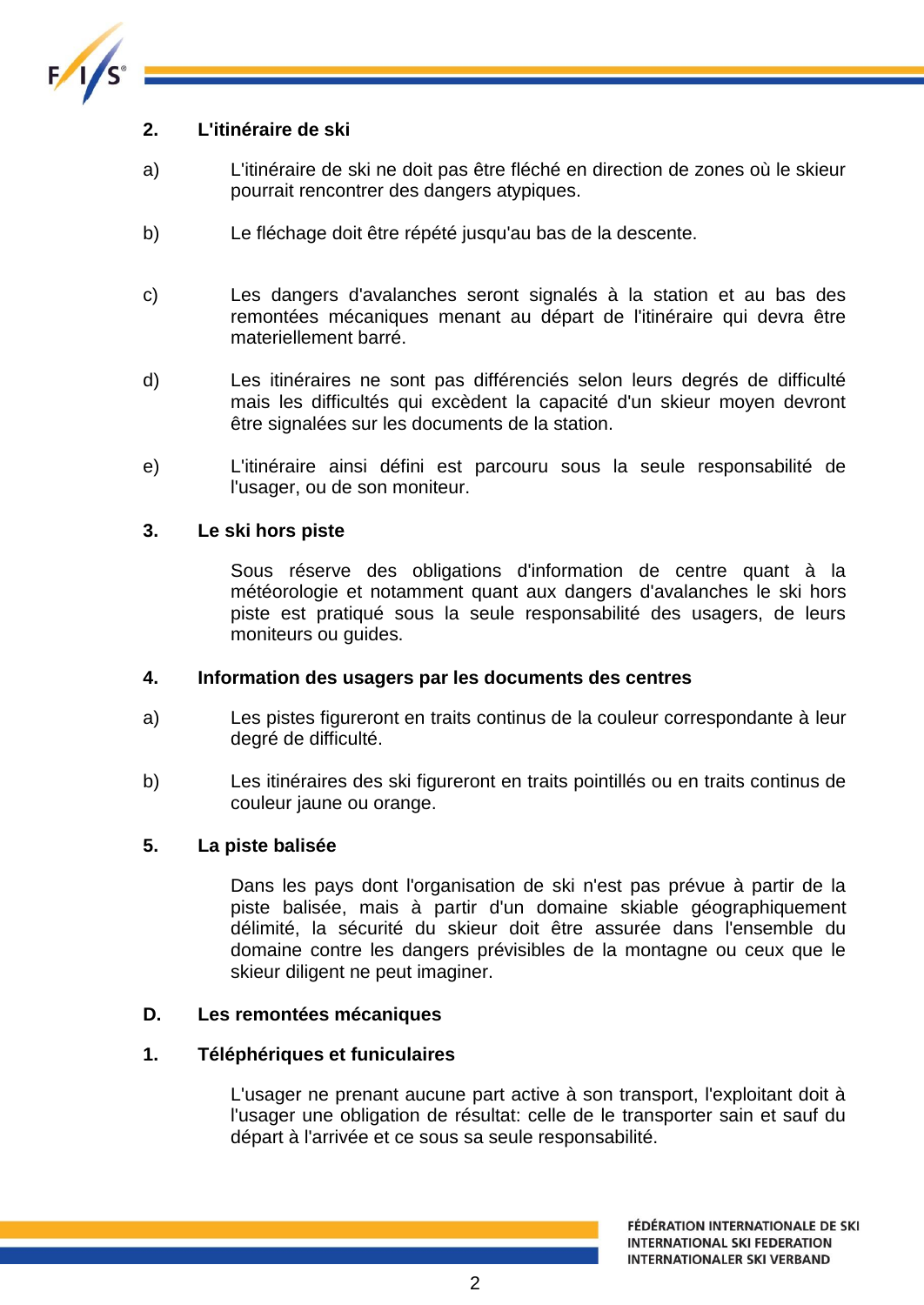

#### **2. Téléskis, télésièges, engins en mouvement continu**

Sous réserve des dispositions légales et administratives nationales et éventuellement au surplus l'exploitant doit assurer:

- a) la surveillance du bon fonctionnement des engins en marche par un personnel suffisant et compétent;
- b) l'aménagement et l'entretien adéquats des aires de départ et d'arrivée en fonction des débits prévus et des difficultés naturelles;
- c) l'aménagement et la protection éventuels des files d'attente;
- d) l'entretien de la trace;
- e) la protection de la trace sur ses parcours dangereux et donner à l'usager en difficulté les moyens d'arrêter sa glissade et la possibilité de descendre sans danger;
- f) la surveillance de la trace permettant l'intervention immédiate pour prévenir, éviter ou limiter un danger;
- g) le personnel d'exploitation a en général un devoir d'assistance notamment pour les enfants et en cas de difficulté évidente ou à la demande de l'usager;
- h) la signalisation par panneaux descriptifs du comportement nécessaire de l'usager;
- i) l'usager doit être en possession des moyens physiques et techniques suffisants pour utiliser des engins en marche continue et glisser normalement sur la trace;
- j) au surplus des règles de prudence élémentaire l'usager doit respecter les prescriptions formulées par l'exploitant.

#### **E. Les écoles de ski, moniteurs et guides**

- 1. Les écoles de ski, les moniteurs et les guides doivent apprendre aux usagers l'art de skier en sécurité, savoir: la technique du ski et les règles de conduite du skieur.
- 2. Les écoles sont responsable du classement des élèves dans les différents cours.
- 3. Les écoles, les moniteurs et les guides ne doivent jamais faire prendre aux élèves des risques disproportionnés à leur capacité y compris en fonction de la qualité de la neige et du temps.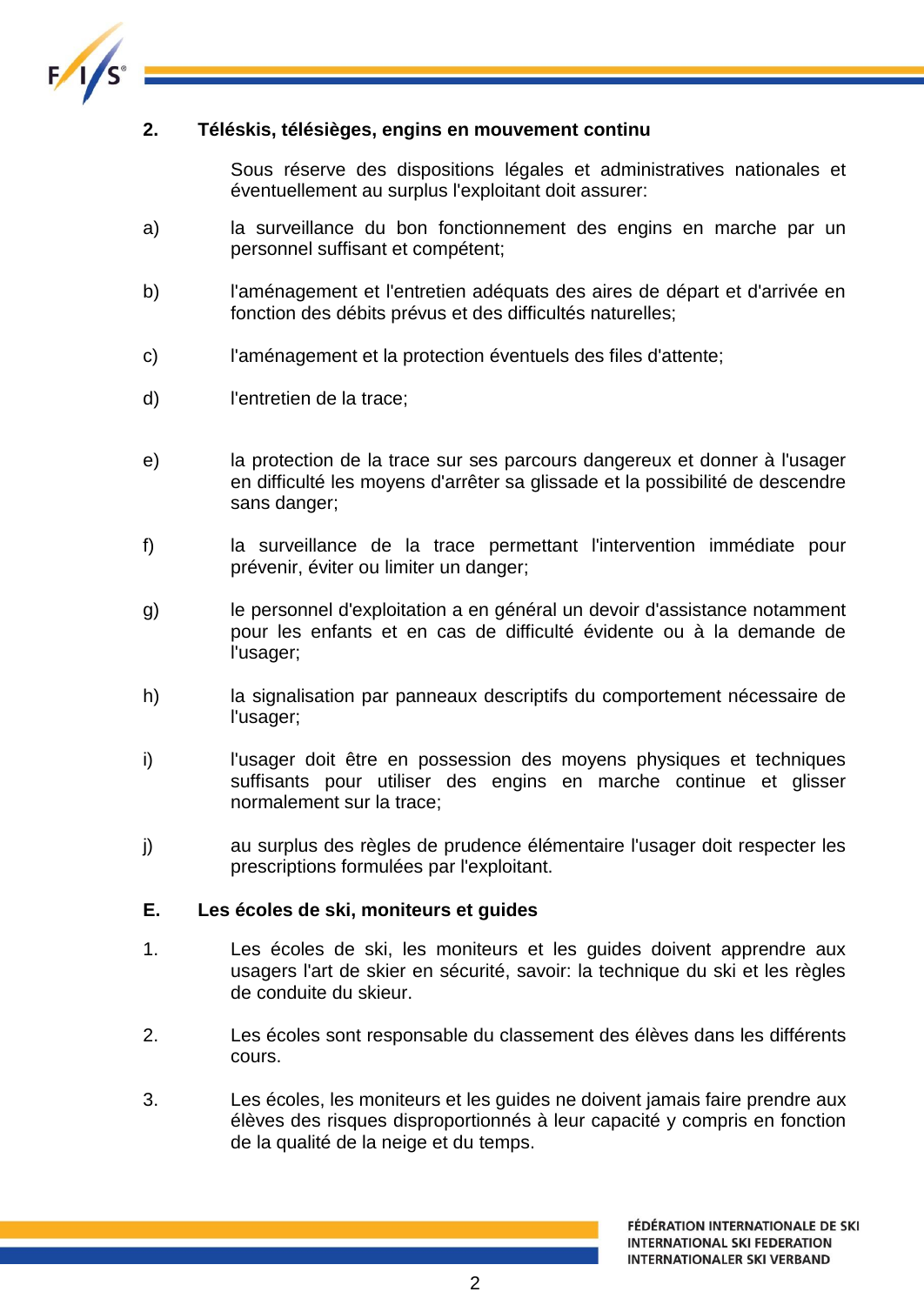

4. Les moniteurs doivent rappeler à leurs élèves qu'ils n'ont, lors des cours, aucune priorité particulière sur la piste et qu'ils doivent constamment respecter les règles de conduite du skieur.

### **F. Les usagers du ski**

Sous réserves des fautes commises par autrui, les skieurs skient à leurs risques et périls.

Ils doivent en toute occasion respecter totalement les règles de conduite de skieur.

#### **G. Annulation**

Le présent document remplace les différents travaux sur la sécurité dans les centres de sport d'hiver préalablement adoptés par le FIS."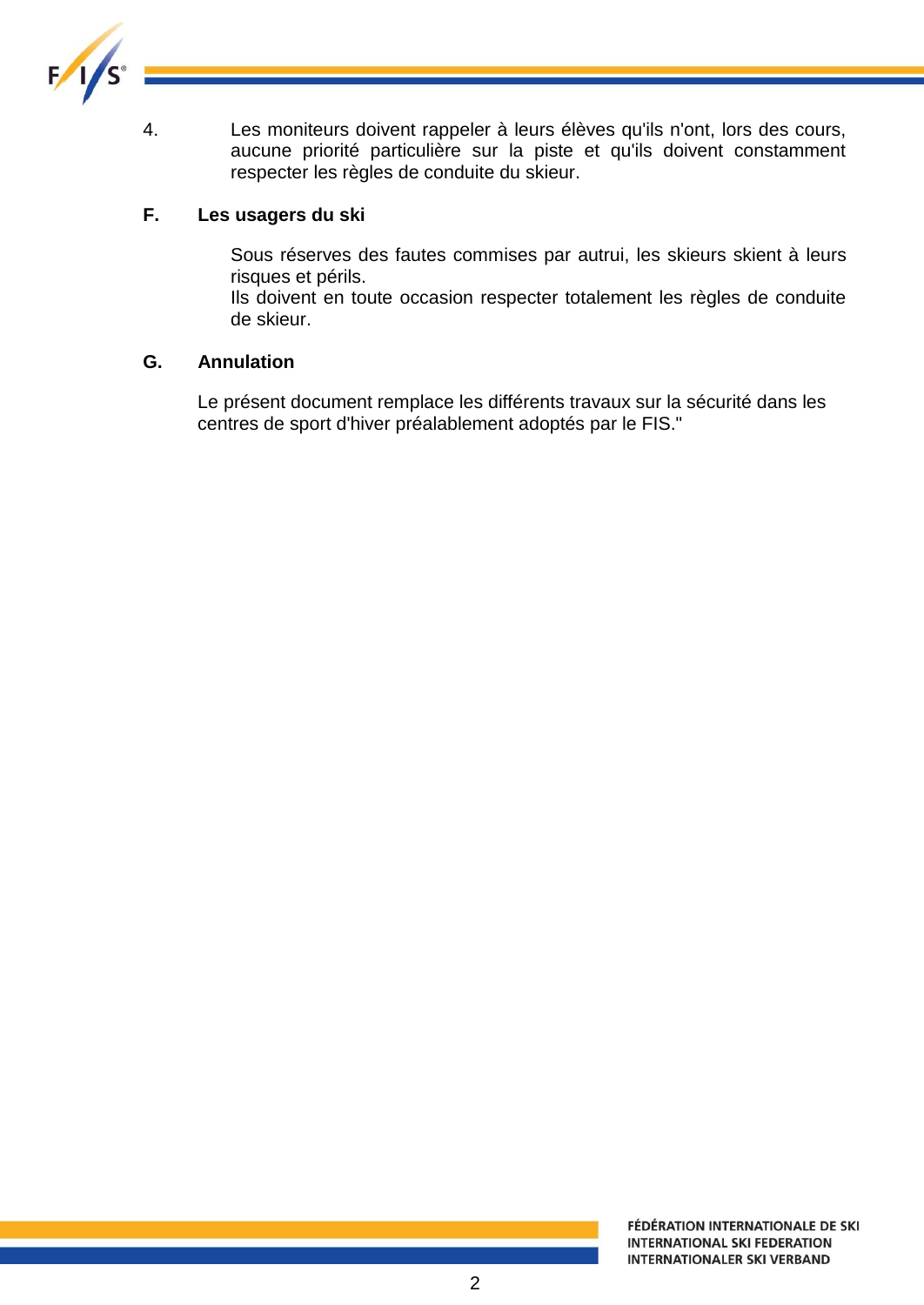

# **IV. La sécurité sur les téléskis et télésièges**

Dans le cadre de la recherche des conditions d'une sécurité optimale sur les téléskis et télésièges, sous réserves des dispositions légales et administratives nationales, la FIS agissant comme représentant des usagers, demande:

- a) La surveillance du bon fonctionnement des engins en marche, par un personnel suffisant et compétent.
- b) L'aménagement et l'entretien adéquat des aires de départ et d'arrivée en fonction de débits prévus et des difficultés naturelles.
- c) L'aménagement et la protection éventuelle des files d'attente.
- d) L'entretien de la trace.
- e) La protection de la trace sur ses parcours dangereux et donner à l'usager en difficulté, en tout état de cause, une possibilité de descendre sans danger.
- f) La surveillance de la trace permettant l'intervention immédiate pour prévenir, éviter ou limiter un danger.
- g) Le personnel d'exploitation a en général un devoir d'assistance et notamment en cas de difficulté évidente ou à la demande de l'usager.
- h) La signalisation par panneaux descriptifs du comportement nécessaire de l'usager.

Par ailleurs la FIS rappelle:

- 1. L'usager doit être en possession des moyens physiques et techniques suffisants pour utiliser des engins en marche continue et glisser normalement sur la trace.
- 2. Au surplus des règles de prudence élémentaire, l'usager doit respecter les prescriptions formulées par l'exploitant.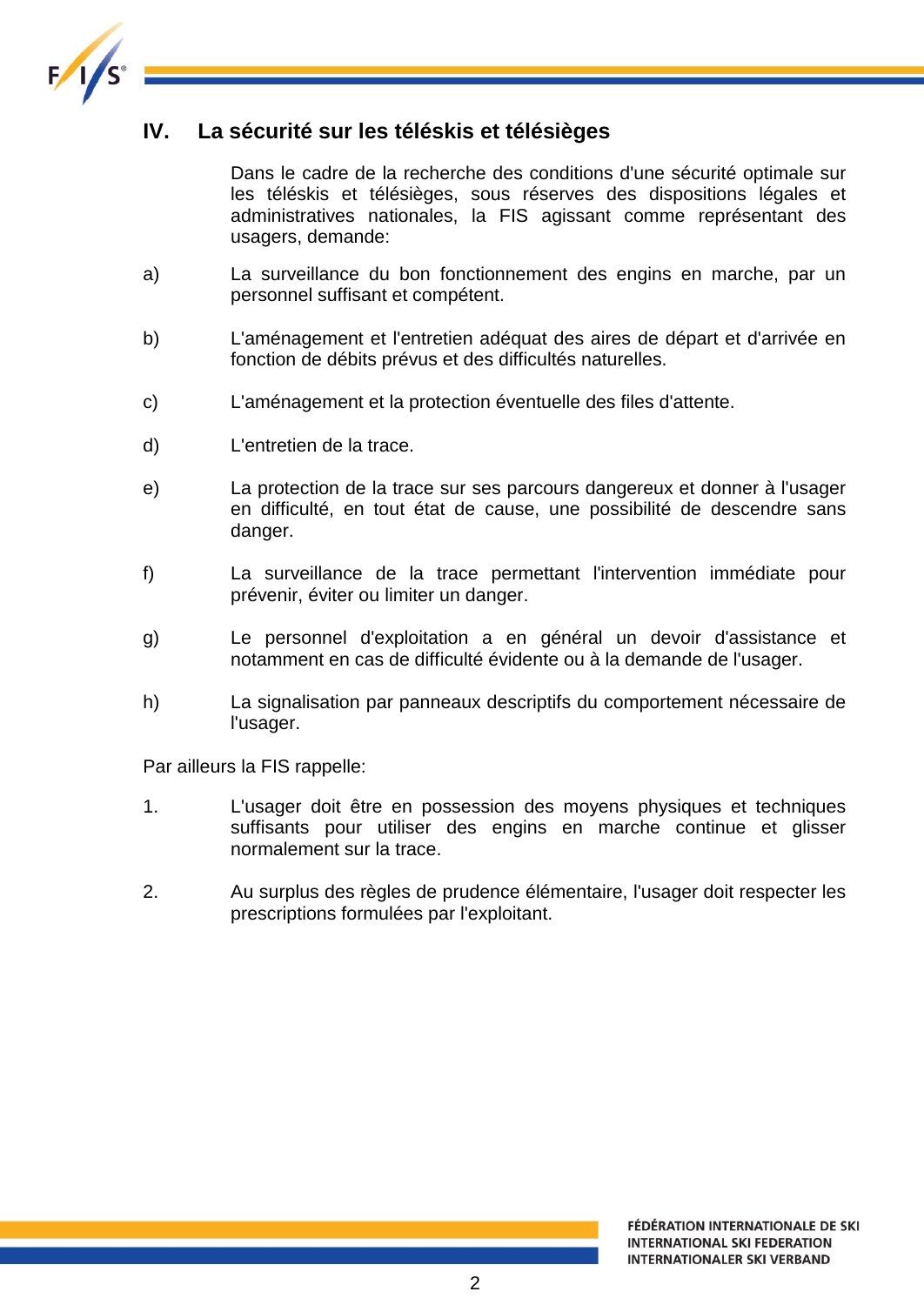

# **V. Règles d'environnement de la Fédération Internationale de ski pour les pratiquants de ski et de snowboard**

Les pratiquants de ski et de snowboard dans le monde entier vivent en pleine nature. Elle est l'habitat de la faune et de la flore qui prospère sur un terrain sensible. Elle protège aussi l'homme en personne. Tous sont appelés à protéger le paysage afin de pouvoir également pratiquer à l'avenir le ski et le snowboard dans un environnement intact et de les conserver durablement. Par conséquent, la Fédération Internationale de Ski invite les pratiquants de ski et de snowboard à respecter les règles suivantes:

- 1. Informez-vous sur territoire choisi. Soutenez les endroits qui veillent à l'environnement.
- 2. Pour votre déplacement, utilisez des moyens de transport bus et train non nuisibles à l'environnement.
- 3. Es cas de déplacement avec votre voiture personnelle, constituez un transport en commun avec d'autres personnes.
- 4. Laissez votre véhicule sur place et utilisez le skibus.
- 5. Ne pratiquez le ski et le snowboard qu'en cas d'enneigement suffisant.
- 6. Utilisez les pistes et parcours fléchés.
- 7. Respectez les marquages de piste et les barrages.
- 8. Renoncez à pratiquer le ski et le snowboard en dehors des pistes, particulièrement en forêt.
- 9. N'entrez pas dans des domaines protégés. Ménagez la faune et la flore.
- 10. Ne jetez pas vos ordures, emmenez-les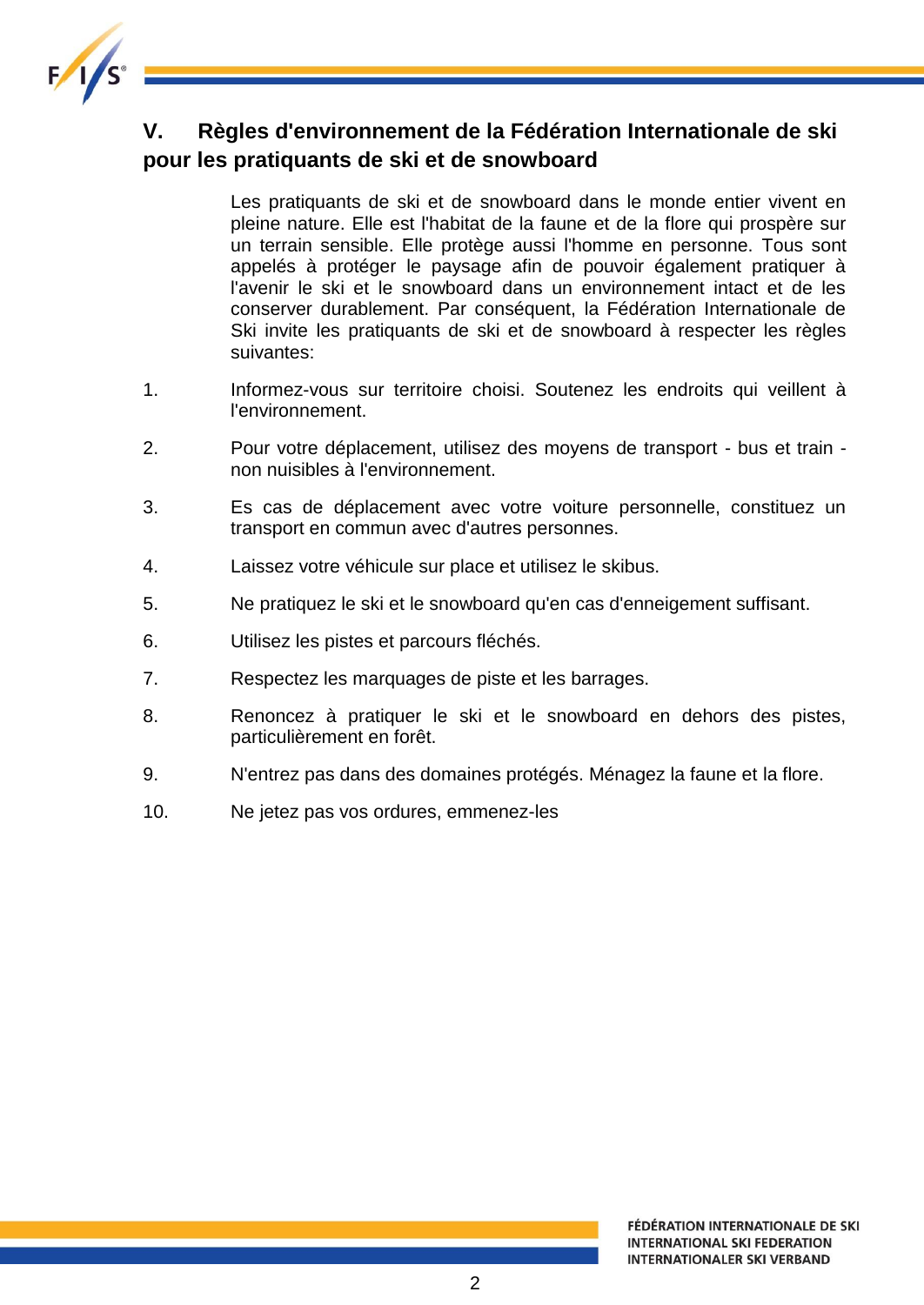

# **I. Verhaltensregeln für Skifahrer und Snowboarder** (Fassung 2002)

**1. Rücksichtnahme auf die anderen Skifahrer und Snowboarder** Jeder Skifahrer und Snowboarder muss sich so verhalten, dass er keinen anderen gefährdet oder schädigt.

### **2. Beherrschung der Geschwindigkeit und der Fahrweise**

Jeder Skifahrer und Snowboarder muss auf Sicht fahren. Er muss seine Geschwindigkeit und seine Fahrweise seinem Können und den Gelände-, Schnee- und Witterungsverhältnissen sowie der Verkehrsdichte anpassen.

### **3. Wahl der Fahrspur**

Der von hinten kommende Skifahrer und Snowboarder muss seine Fahrspur so wählen, dass er vor ihm fahrende Skifahrer und Snowboarder nicht gefährdet.

# **4. Ueberholen**

Ueberholt werden darf von oben oder unten, von rechts oder von links, aber immer nur mit einem Abstand, der dem überholten Skifahrer oder Snowboarder für alle seine Bewegungen genügend Raum lässt.

# **5. Einfahren, Anfahren und hangaufwärts Fahren**

Jeder Skifahrer und Snowboarder, der in eine Abfahrt einfahren, nach einem Halt wieder anfahren oder hangaufwärts schwingen oder fahren will, muss sich nach oben und unten vergewissern, dass er dies ohne Gefahr für sich und andere tun kann.

### **6. Anhalten**

Jeder Skifahrer und Snowboarder muss es vermeiden, sich ohne Not an engen oder unübersichtlichen Stellen einer Abfahrt aufzuhalten. Ein gestürzter Skifahrer oder Snowboarder muss eine solche Stelle so schnell wie möglich freimachen.

# **7. Aufstieg und Abstieg**

Ein Skifahrer oder Snowboarder, der aufsteigt oder zu Fuss absteigt, muss den Rand der Abfahrt benutzen.

### **8. Beachten der Zeichen**

Jeder Skifahrer und Snowboarder muss die Markierung und die Signalisation beachten.

### **9. Hilfeleistung**

Bei Unfällen ist jeder Skifahrer und Snowboarder zur Hilfeleistung verpflichtet.

### **10. Ausweispflicht**

Jeder Skifahrer und Snowboarder, ob Zeuge oder Beteiligter, ob verantwortlich oder nicht, muss im Falle eines Unfalles seine Personalien angeben.

> FÉDÉRATION INTERNATIONALE DE SKI **INTERNATIONAL SKI FEDERATION INTERNATIONALER SKI VERBAND**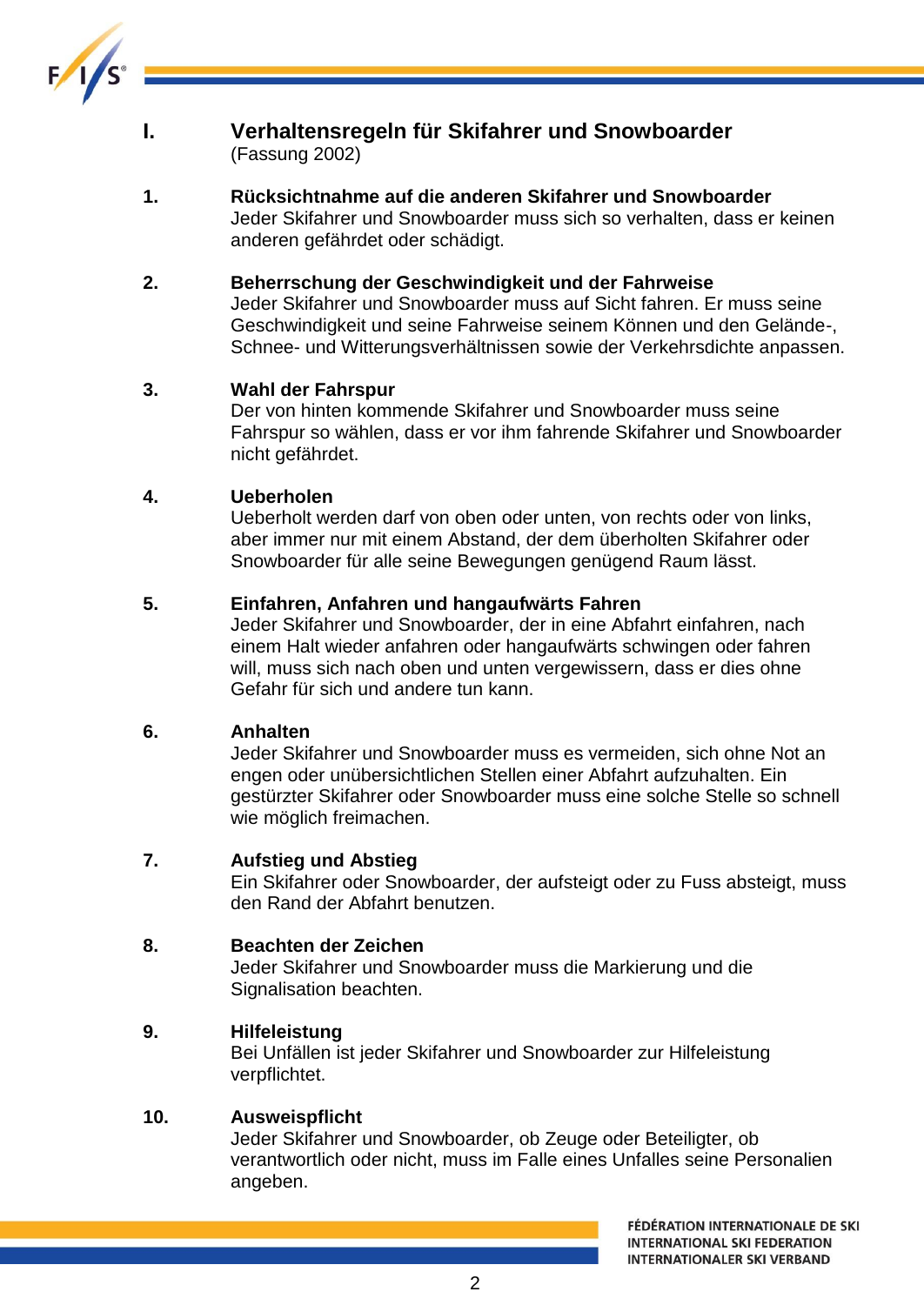

#### **Erläuterungen zu den FIS-Regeln**

(Fassung 2002)

Skifahren und Snowboarden bergen wie alle Sportarten Risiken.

Die FIS-Regeln als Massstab für sportgerechtes Verhalten des sorgfältigen und verantwortungsbewussten Skifahrers und Snowboarders haben zum Ziel, Unfälle auf Ski- und Snowboardabfahrten zu vermeiden.

Die FIS-Regeln gelten für alle Skifahrer und Snowboarder. Jeder Skifahrer und Snowboarder ist verpflichtet, sie zu kennen und einzuhalten.

Wer unter Verstoss gegen die Regeln einen Unfall verursacht, kann für die Folgen zivil- und strafrechtlich verantwortlich werden.

#### Regel 1

Skifahrer und Snowboarder sind nicht nur für ihr fehlerhaftes Verhalten, sondern auch für die Folgen einer mangelhaften Ausrüstung verantwortlich. Dies gilt auch für die Benützer neu entwickelter Sportgeräte.

#### Regel 2

Kollisionen sind häufig die Folge zu hoher Geschwindigkeit, unkontrollierter Fahrweise oder mangelnder Beobachtung. Skifahrer und Snowboarder müssen im Bereich ihrer Sichtmöglichkeiten anhalten oder ausweichen können.

An unübersichtlichen oder stark befahrenen Stellen ist langsam zu fahren, insbesondere an Kanten, am Ende von Pisten und im Bereich von Liften und Seilbahnen.

#### Regel 3

Skifahren und Snowboarden sind Sportarten der freien Bewegung, wo jeder nach Belieben fahren kann, solange er die Regeln einhält, den Freiraum anderer achtet und sein eigenes Können und die jeweilige Situation berücksichtigt.

Vorrang hat der vorausfahrende Skifahrer oder Snowboarder. Wer hinter einem anderen herfährt, muss genügend Abstand einhalten, um dem Vorausfahrenden für alle seine Bewegungen genügend Raum zu lassen.

#### Regel 4

Die Verpflichtung des überholenden Skifahrers oder Snowboarders bleibt für den ganzen Ueberholvorgang bestehen, damit der überholte Skifahrer oder Snowboarder nicht in Schwierigkeiten gerät. Das gilt auch für das Vorbeifahren an einem stehenden Skifahrer oder Snowboarder.

#### Regel 5

Die Erfahrung zeigt, dass das Einfahren in eine Piste und das Wiederanfahren nach einem Halt gelegentlich zu Unfällen führen. Es ist daher unbedingt erforderlich, dass ein Skifahrer oder Snowboarder, der anfährt, sich harmonisch und ohne Gefahr für sich und andere in den allgemeinen Verkehrsfluss auf der Abfahrt einfügt.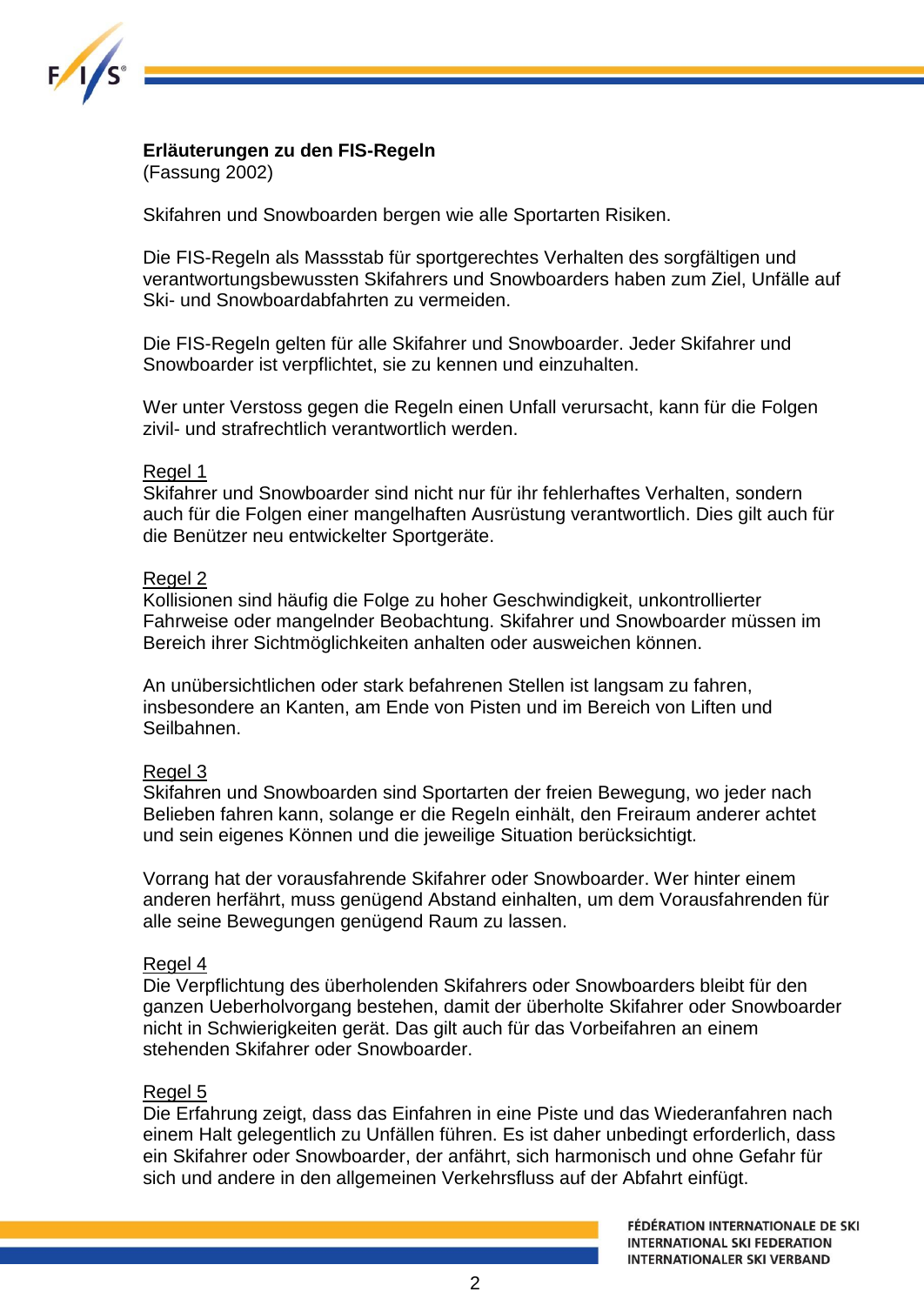

Befindet er sich dann – wenn auch langsam – in Fahrt, hat er gegenüber schnelleren und von hinten oder oben kommenden Skifahrern und Snowboardern wieder den Vorrang nach Regel 3.

Die Entwicklung von Carvingskis und Snowboards erlaubt es deren Benützern, ihre Schwünge und Kurven auch hangaufwärts auszuführen. Sie bewegen sich damit entgegen dem allgemein hangabwärts fliessenden Verkehr und sind entsprechend verpflichtet, sich rechtzeitig auch nach oben zu vergewissern, dass sie das ohne Gefahr für sich und andere tun können.

#### Regel 6

Ausgenommen auf breiten Pisten soll der Skifahrer und Snowboarder nur am Pistenrand anhalten und stehen bleiben. Engstellen und unübersichtliche Abschnitte sind ganz freizuhalten.

#### Regel 7

Bewegungen gegen den allgemeinen Verkehrsfluss stellen für Skifahrer und Snowboarder unerwartete Hindernisse dar.

Fussspuren beschädigen die Piste und können dadurch Skifahrer und Snowboarder gefährden.

#### Regel 8

Pisten werden nach ihrem Schwierigkeitsgrad schwarz, rot, blau oder grün markiert. Die Skifahrer und Snowboarder sind frei, ihren Wünschen entsprechende Pisten zu wählen.

Pisten werden mit Hinweis-, Gefahren- und Sperrtafeln gekennzeichnet. Ist eine Piste als gesperrt oder geschlossen bezeichnet, ist dies ebenso zwingend zu beachten wie der Hinweis auf Gefahren. Skifahrer und Snowboarder sollen sich bewusst sein, dass diese Vorkehren in ihrem Interesse erfolgen.

#### Regel 9

Hilfeleistung ist, unabhängig von einer gesetzlichen Pflicht, ein Gebot sportlicher Fairness. Das bedeutet Erste Hilfe, Alarmierung des Rettungsdienstes und Absichern der Unfallstelle.

Die FIS erwartet, dass Unfallflucht ebenso geahndet wird wie im Strassenverkehr, und zwar auch in jenen Ländern, in denen ein solches Verhalten nicht ohnehin schon strafrechtlich verfolgt wird.

#### Regel 10

Der Zeugenbeweis ist für die zivil- und strafrechtliche Beurteilung eines Unfalles von grosser Bedeutung. Jeder verantwortungsbewusste Skifahrer und Snowboarder muss daher seine staatsbürgerliche und moralische Pflicht erfüllen, sich als Zeuge zur Verfügung zu stellen.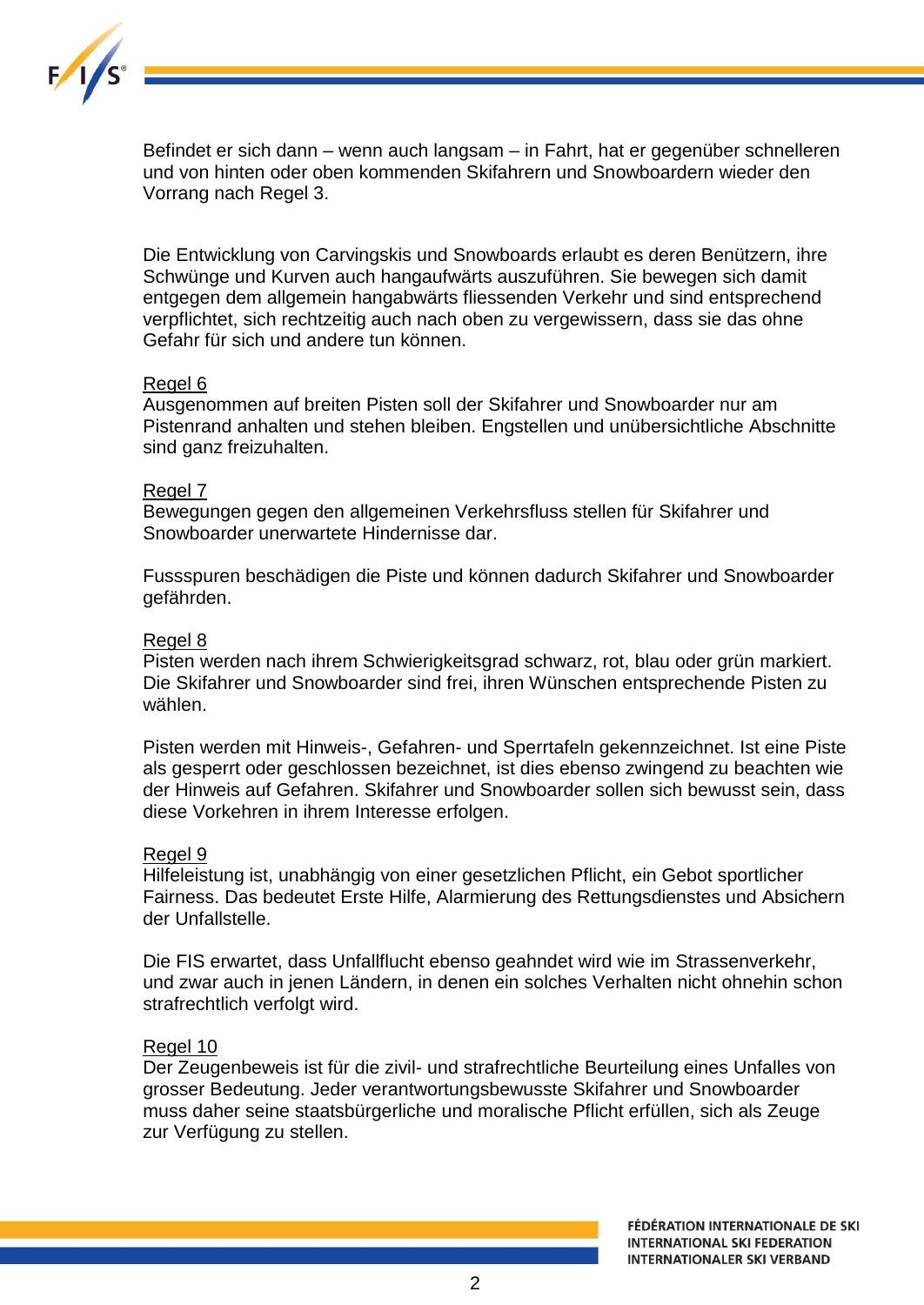

Auch Berichte des Rettungsdienstes und der Polizei sowie Fotos dienen zur Beurteilung der Verantwortlichkeitsfragen.

# **II. Verhaltensregeln für Langläufer**

#### **1. Rücksichtnahme auf die anderen**

Jeder Langläufer muss sich so verhalten, dass er keinen anderen gefährdet oder schädigt.

#### **2. Signalisation, Laufrichtung und Lauftechnik**

Markierungen und Signale (Hinweisschilder) sind zu beachten. Auf Loipen und Pisten ist in der angegebenen Richtung und Lauftechnik zu laufen.

#### **3. Wahl von Spur und Piste**

Auf Doppel- und Mehrfachspuren muss in der rechten Spur gelaufen werden. Langläufer in Gruppen müssen in der rechten Spur hintereinander laufen.

In freier Lauftechnik ist auf der Piste rechts zu laufen.

#### **4. Überholen**

Überholt werden darf rechts oder links. Der vordere Läufer braucht nicht auszuweichen. Er sollte aber ausweichen, wenn er es gefahrlos kann.

#### **5. Gegenverkehr**

Bei Begegnungen hat jeder nach rechts auszuweichen. Der abfahrende Langläufer hat Vorrang.

#### **6. Stockführung**

Beim Überholen, Überholt werden und bei Begegnungen sind die Stöcke eng am Körper zu führen.

#### **7. Anpassung der Geschwindigkeit an die Verhältnisse**

Jeder Langläufer muss, vor allem auf Gefällstrecken, Geschwindigkeit und Verhalten seinem Können, den Geländeverhältnissen, der Verkehrsdichte und der Sichtweite anpassen.

Er muss einen genügenden Sicherheitsabstand zum vorderen Läufer einhalten.

Notfalls muss er sich fallenlassen, um einen Zusammenstoss zu verhindern.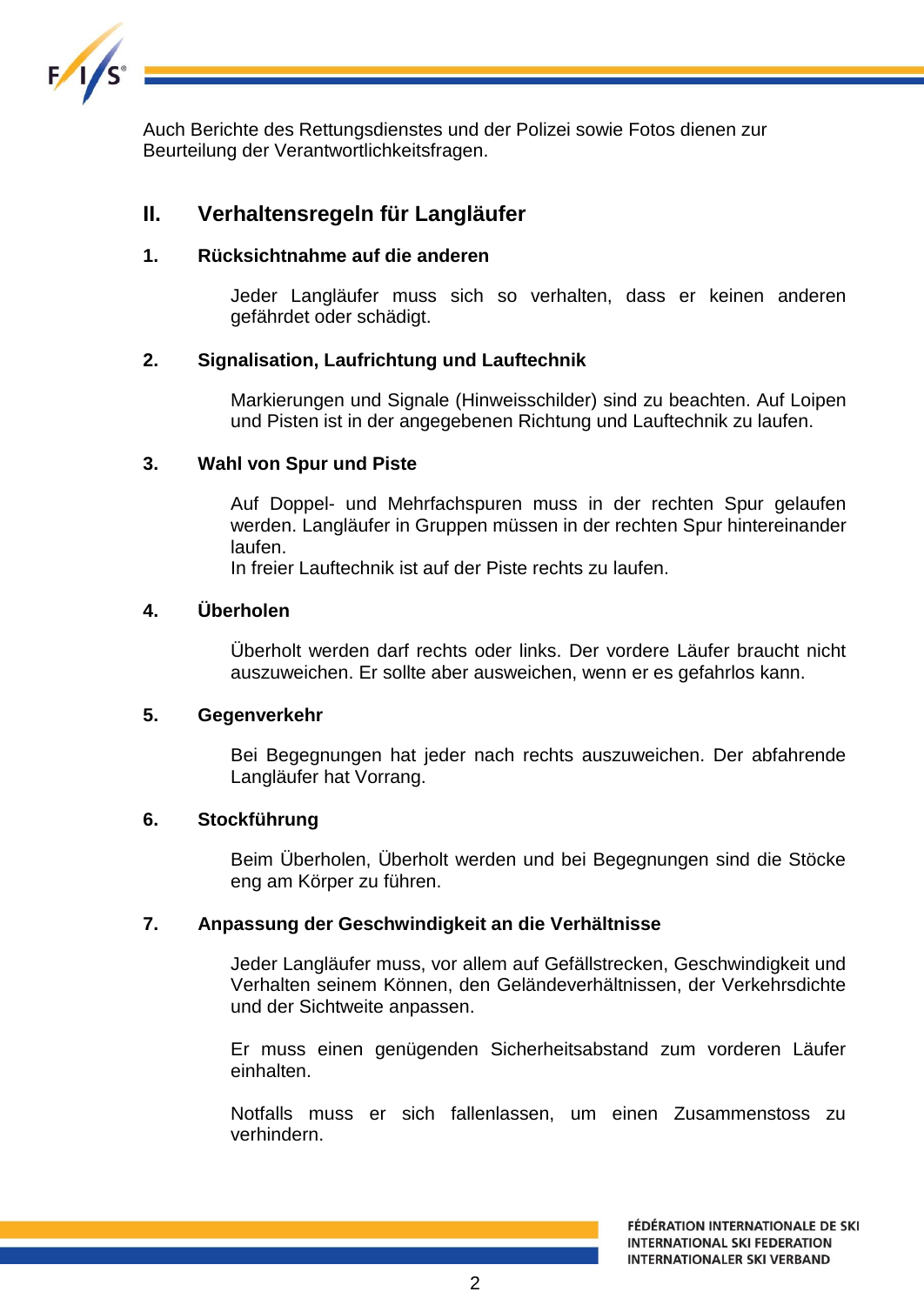

### **8. Freihalten der Loipen und Pisten**

Wer stehen bleibt, tritt aus der Loipe/Piste. Ein gestürzter Langläufer hat die Loipe/Piste möglichst rasch frei zu machen.

#### **9. Hilfeleistung**

Bei Unfällen ist jeder zur Hilfeleistung verpflichtet.

#### **10. Ausweispflicht**

Jeder, ob Zeuge oder Beteiligter, ob verantwortlich oder nicht, muss im Falle eines Unfalles seine Personalien angeben.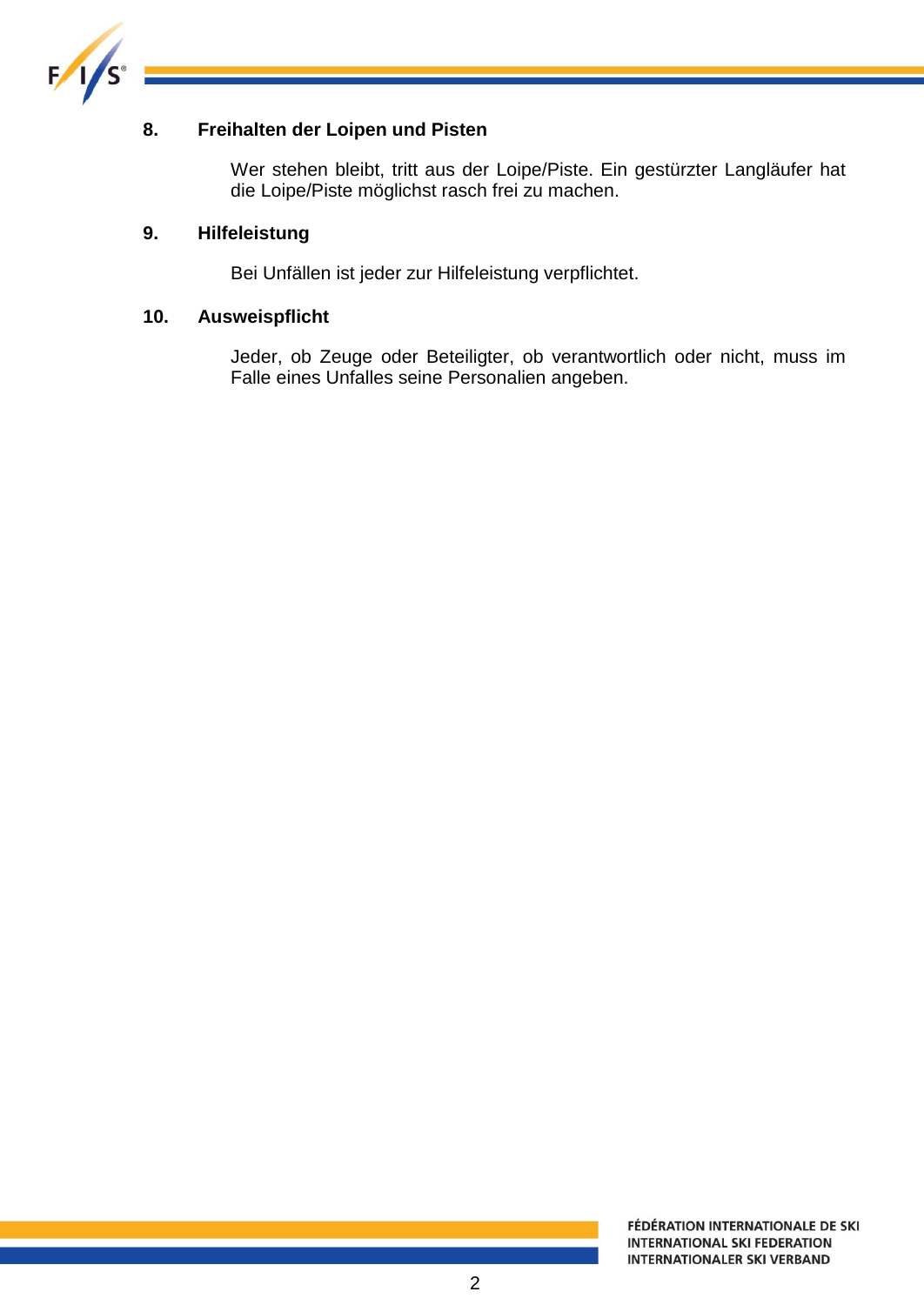

# **III. Sicherheitsvorschriften in Wintersportorten**

### **A. Leitgedanke**

Die Sicherheit in den Wintersportorten kann nur in Zusammenarbeit aller Beteiligten gewährleistet werden, d.h.

- der zuständigen Behörden
- der Bergbahnunternehmnung
- der Skischulen, Skilehrer und Bergführer
- der Skifahrer

#### **B. Allgemeine Organisation der Wintersportorte**

Sie betrifft die Verantwortlichen für

- 1. Anlage, Unterhalt, Markierung und Absicherung von Pisten- und Abfahrtsrouten (Skirouten);
- 2. Schaffung eines ständigen Pistenrettungsdienstes;
- 3. Orientierung der Skifahrer über Anlage und Schwierigkeiten von Pisten und Abfahrtsrouten (Skirouten), über das Wetter und vor allem über die Lawinengefahr.

#### **C. Das Skigelände: Pisten, Abfahrtsrouten (Skirouten), freies Skigelände**

Die Einteilung des Skigeländes ist in Europa im Wesentlichen vom Begriff der markierten Piste ausgegangen.

#### **1. Die markierte Piste**

- a) Die Pisten werden nach steigendem Schwierigkeitsgrad eingestuft in den Farben grün, blau, rot und schwarz.
- b) Auf der Piste haben die Benützer einen Anspruch auf Sicherheit, der von der Rechtsprechung anerkannt ist.
- c) Die Piste darf nicht in lawinengefährdetem Gebiet angelegt werden.
- d) Sie muss täglich geöffnet und geschlossen werden.
- e) Sie muss auf ihrer ganzen Länge einschliesslich des Randbereiches frei sein von aussergewöhnlichen und atypischen Gefahren.
- f) Zwischen Öffnung und Schliessung der Piste muss ein ständiger Rettungsdienst organisiert sein.
- g) Diese Sicherheitsansprüche hat der Skifahrer auch dort, wo der Pistenbetreiber aus Zweckmässigkeitsüberlegungen oder besonderen Umständen eine Piste ohne Markierung eröffnet oder gespurt hat.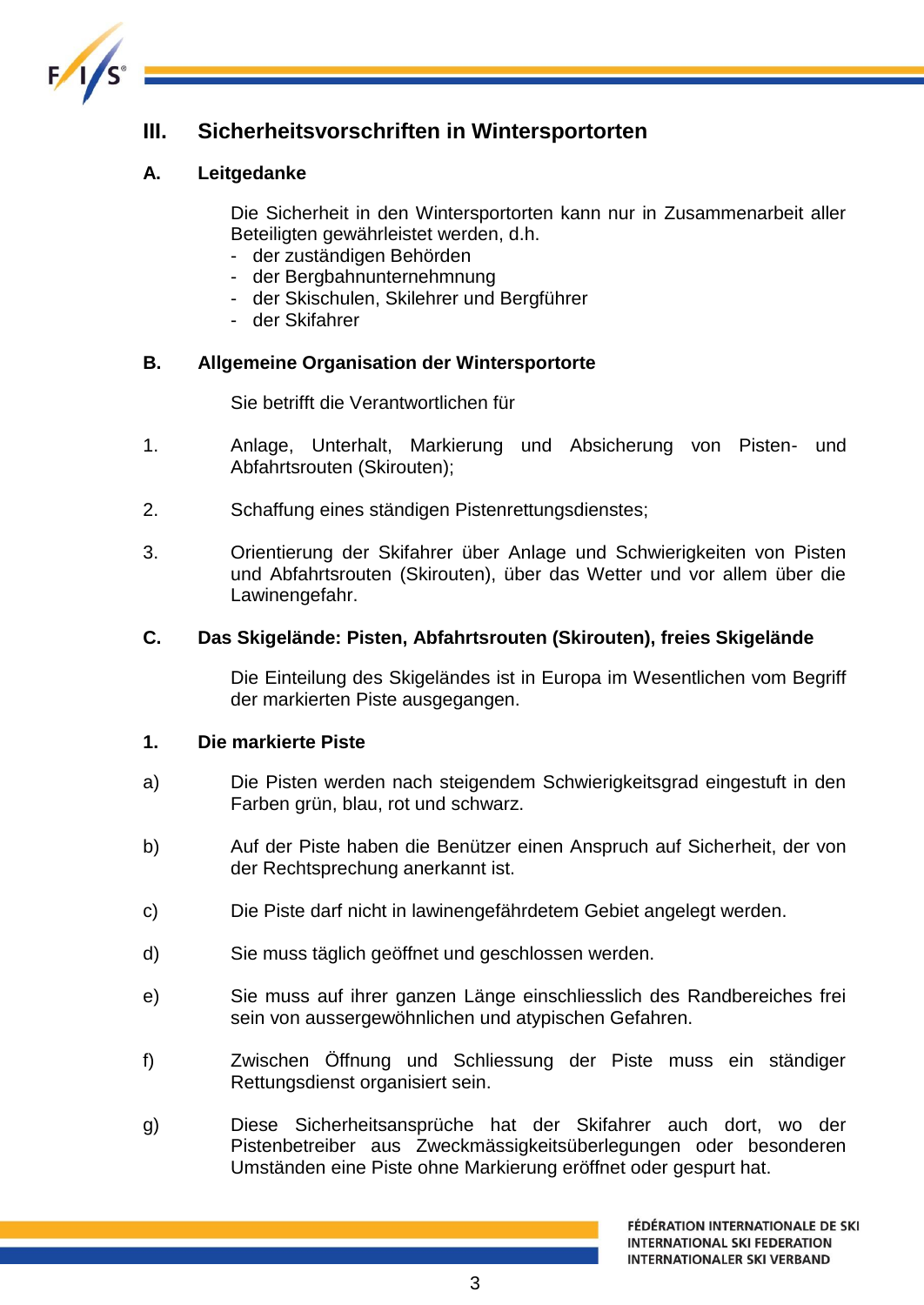

#### **2. Die Abfahrtsroute (Skiroute)**

- a) Die Abfahrtsroute (Skiroute) darf nicht durch Gelände führen, in welchen dem Skifahrer atypische Gefahren drohen.
- b) Die Richtungsmarkierung ist bis zum Ende der Abfahrt anzubringen.
- c) Lawinengefahr wird im Wintersportort und an der Talstation jener Bergbahnen angezeigt, die zum Ausgangspunkt der Abfahrtsrouten (Skirouten) hinaufführen. Lawinengefährdete Abfahrtsrouten (Skirouten) sind zu sperren.
- d) Abfahrtsrouten (Skirouten) werden nicht nach Schwierigkeitsgrad eingestuft, hingegen müssen Schwierigkeiten, denen ein Skifahrer mit durchschnittlichem Können nicht gewachsen ist, auf den Orientierungshilfen der Wintersportorte angezeigt werden.
- e) Der Skifahrer benützt Abfahrtsrouten (Skirouten) ausschliesslich auf eigenes Risiko. Allenfalls ist ihm sein Skilehrer verantwortlich.

#### **3. Freies Skigelände**

Abgesehen von der Informationspflicht der Wintersportorte hinsichtlich Wetter und Lawinengefahr unternimmt der Skifahrer alle Abfahrten im freien Skigelände ausschliesslich auf eigenes Risiko. Allenfalls ist ihm sein Skilehrer oder Bergführer verantwortlich.

#### **4. Orientierung der Skifahrer auf Tafeln und Prospekten**

- a) Pisten werden mit ausgezogenen Linien in der Farbe ihres Schwierigkeitsgrades aufgeführt.
- b) Abfahrtsrouten (Skirouten) werden mit unterbrochenen Linien oder mit ausgezogenen Linien in gelb oder orange aufgeführt.

#### **5. Begriff der markierten Piste**

In jenen Ländern, in denen die Einteilung des Skigeländes nicht vom Begriff der markierten Piste ausgeht, sondern von der Auffassung eines Skigebietes innerhalb festgelegter Grenzen, muss die Sicherheit des Skifahrers gegen voraussehbare Gefahren im ganzen Gebiet gewährleistet werden, soweit solche Gefahren vom sorgfältigen Skifahrer nicht erkannt werden können.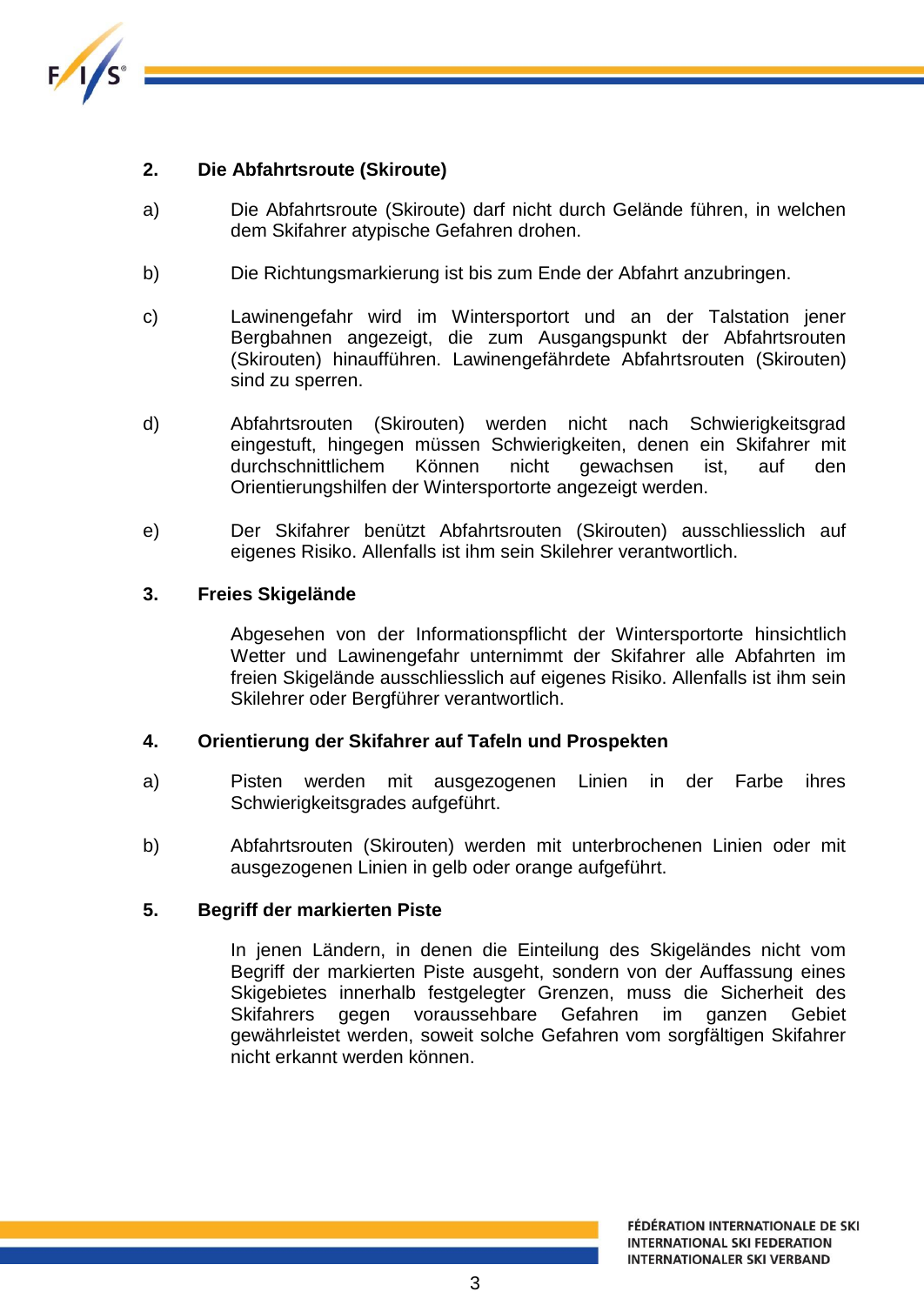

#### **D. Bergbahnunternehmungen**

#### **1. Kabinen und Standseilbahnen**

Hier wirkt der Benützer beim Transport nicht mit. Die Unternehmung ist verpflichtet, den Benützer heil vom Ausgangspunkt zur Ankunftsstation zu befördern.

#### **2. Skilifte, Sesselbahnen, Umlaufbahnen**

Unter Vorbehalt allenfalls weitergehender gesetzlicher und verwaltungsrechtlicher Bestimmungen des zuständigen nationalen Rechts hat der Unternehmer folgendes zu gewährleisten

- a) die Überwachung des ordnungsgemässen Betriebsablaufes der Anlagen durch ausreichendes und fachkundiges Personal;
- b) die angemessene Anlage und Pflege der Abfahrts- und Ankunftszonen unter Berücksichtigung der vorgesehenen Besucherfrequenzen und der naturgegebenen Schwierigkeiten;
- c) die Ordnung und gegebenenfalls den Schutz für die Warteschlangen;
- d) die Pflege der Spur;
- e) die Absicherung der Spur an gefährlichen Stellen und die Schaffung von Auffanghilfen und von gefahrlosen Abstiegmöglichkeiten für in Schwierigkeiten geratene Liftbenützer;
- f) allgemeine Hilfeleistung durch das Betriebspersonal, insbesondere für Kinder und bei offensichtlichen Schwierigkeiten oder auf Verlangen der Benützer;
- h) Beschilderung (Signaltafeln) mit Hinweisen für das richtige Verhalten der Benützer.
- i) Der Benützer muss die gebotene körperliche Eignung und die erforderlichen technischen Voraussetzungen haben, um laufende Anlagen zu benützen und normal auf der Spur zu gleiten.
- j) Er hat, über die allgemein gebotene Sorgfalt hinaus, die vom Unternehmer aufgestellten Vorschriften zu beachten.

#### **E. Skischulen, Skilehrer und Bergführer**

1. Skischulen, Skilehrer und Bergführer haben ihren Schülern sicheres Ski fahren beizubringen, d.h. die Skitechnik und Verhaltensregeln für Skifahrer.